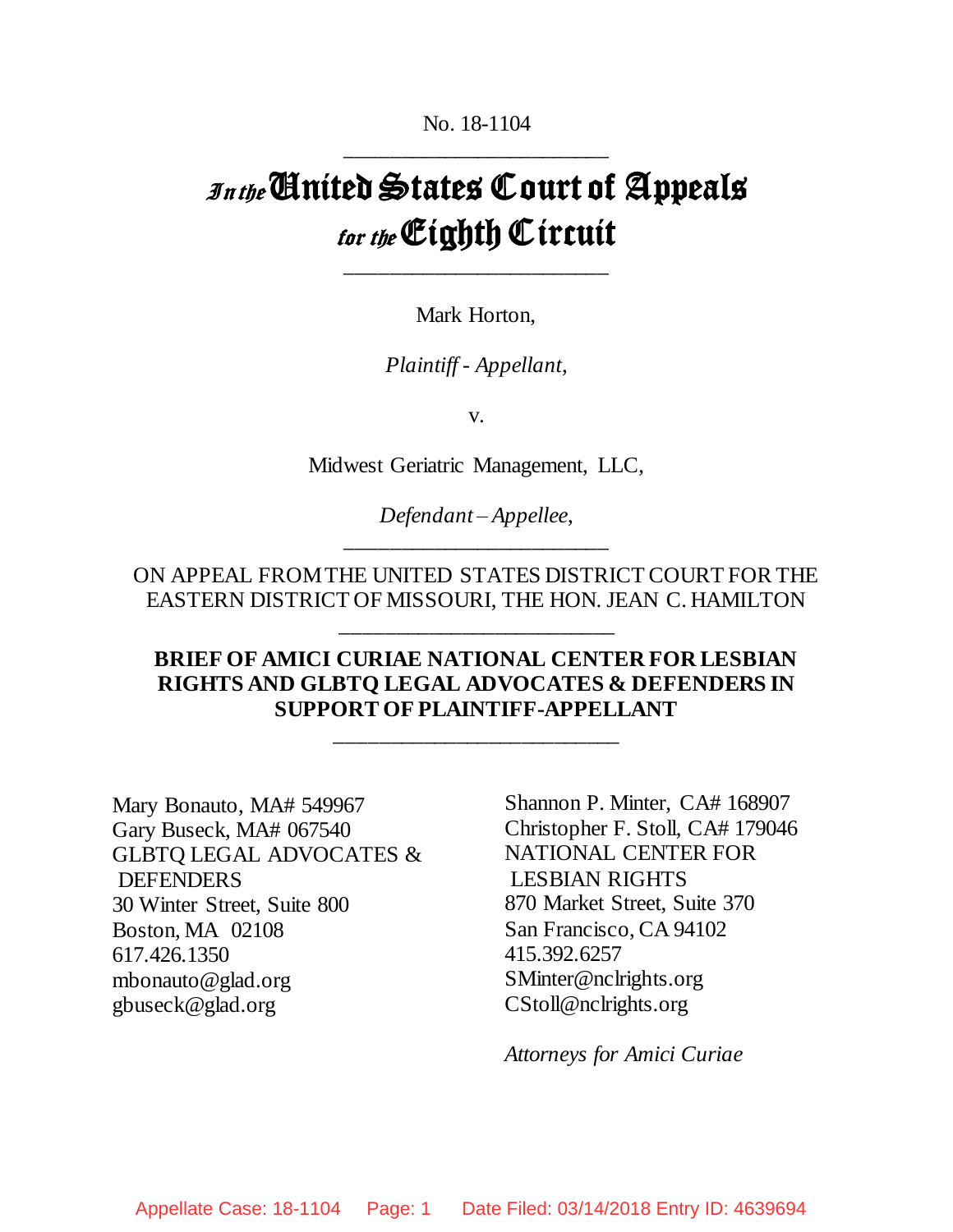## **CORPORATE DISCLOSURE STATEMENT**

Pursuant to Rule 26.1 of the Federal Rules of Appellate Procedure, *amicus curiae* GLBTQ Legal Advocates & Defenders certifies that it has no parent corporation and no corporation or publicly held entity owns 10% or more of its stock.

Pursuant to Rule 26.1 of the Federal Rules of Appellate Procedure, *amicus curiae* National Center for Lesbian Rights certifies that it has no parent corporation and no corporation or publicly held entity owns 10% or more of its stock.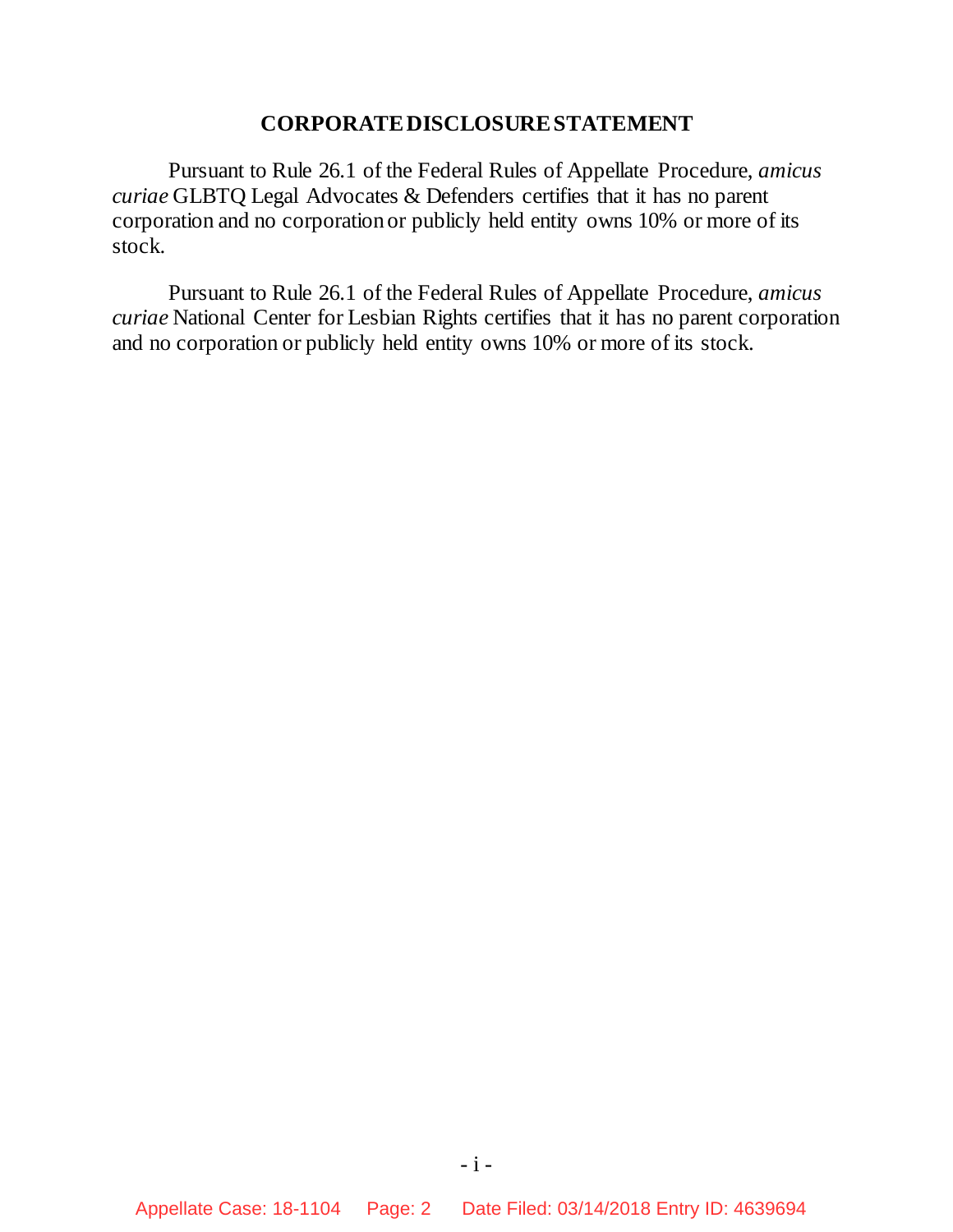# **TABLE OF CONTENTS**

| I.  | A Categorical Rule That Sexual Orientation<br>Discrimination Does Not Violate Title VII's Prohibition<br>On Sex Discrimination Has Proved To Be An<br>Unworkable Standard And Should Not Be Adopted By                                                                 |
|-----|------------------------------------------------------------------------------------------------------------------------------------------------------------------------------------------------------------------------------------------------------------------------|
| II. | Recognizing That Sexual Orientation Discrimination Is A<br>Form Of Sex Discrimination Is Compelled By Title VII's<br>A.<br><b>Sexual Orientation Discrimination Is</b><br>Discrimination "Because Of  Sex" Because But<br>For The Plaintiff's Sex, The Treatment Would |
|     | <b>Concluding That Sexual Orientation</b><br>B.<br>Discrimination Is "Because Of  Sex" Accords                                                                                                                                                                         |
|     |                                                                                                                                                                                                                                                                        |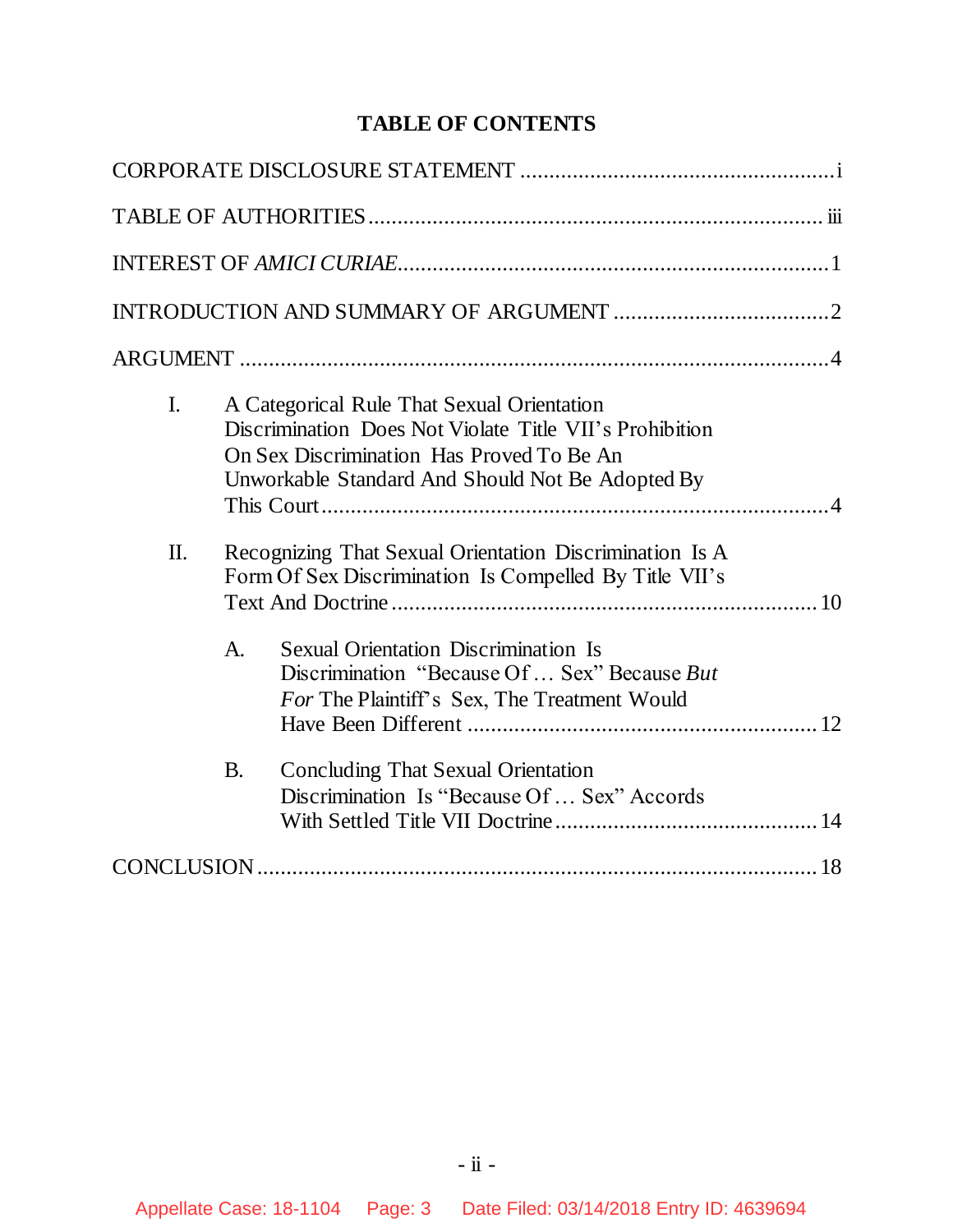# **TABLE OF AUTHORITIES**

# **CASES**

|                                                              | Page(s) |
|--------------------------------------------------------------|---------|
| <b>Boutillier v. Hartford Public Schools,</b>                |         |
| Centola v. Potter,                                           |         |
| Christiansen v. Omnicom Group, Inc.,                         |         |
| Christiansen v. Omnicom Group., Inc.,                        |         |
| City of Los Angeles, Department of Water & Power v. Manhart, |         |
| Connecticut v. Teal,                                         |         |
| EEOC v. Scott Medical Health Center, P.C.,                   |         |
| Fabian v. Hospital of Central Connecticut,                   |         |
| Hively v. Ivy Tech Community College of Indiana,             |         |
| Holcomb v. Iona College,                                     |         |
| Howell v. North Central College,                             |         |
| Kay v. Independent Blue Cross,                               |         |
| Klein v. McGowan,                                            |         |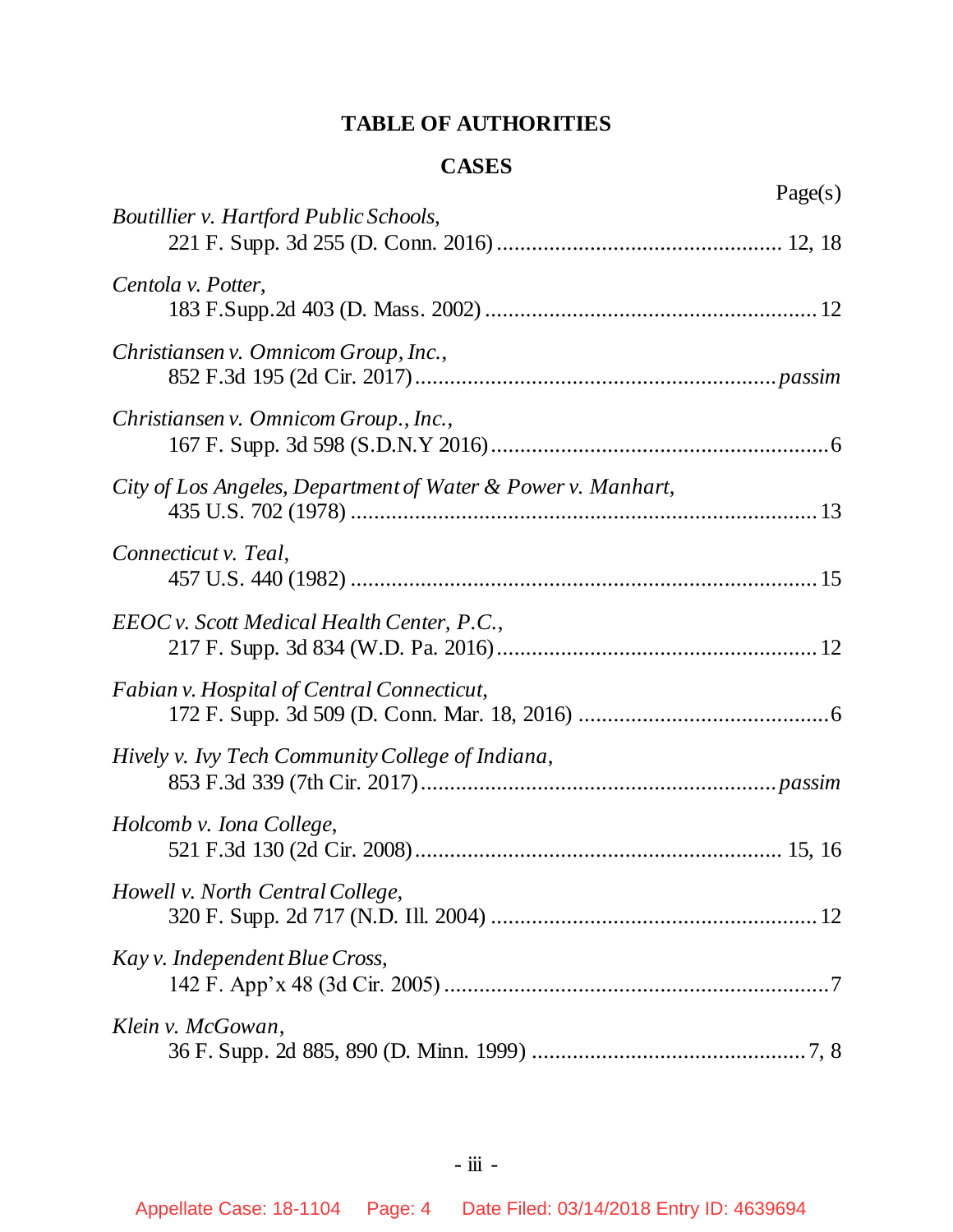| Maroney v. Waterbury Hospital,                                                                     |
|----------------------------------------------------------------------------------------------------|
| Miller v. Kellogg USA, Inc.,                                                                       |
| Montgomery v. Independent School Dist. No. 709,                                                    |
| Pambianchi v. Arkansas Tech University,<br>No. 4:13-cv-00046-KGB, 2014 WL 11498236 (E.D. Ark. Mar. |
| Parr v. Woodmen of the World Life Insurance Co.,                                                   |
| Philpott v. New York,                                                                              |
| Price Waterhouse v. Hopkins,                                                                       |
| Schmedding v. Tnemec Co.,                                                                          |
| Tetro v. Elliott Popham Pontiac, Oldsmobile, Buick, & GMC Trucks,<br>Inc.,                         |
| Thenov. Tonganoxie Unified School Dist. No. 464,<br>$\boldsymbol{.8}$                              |
| Trigg v. New York City Transit Authority,                                                          |
| Videckis v. Pepperdine University,                                                                 |
| Williamson v. A.G. Edwards and Sons, Inc.                                                          |
| Zarda v. Altitude Express, Inc.<br>--- F.3d ---, No. 15-3775, 2018 WL 1040820 (2d Cir. Feb. 26,    |
|                                                                                                    |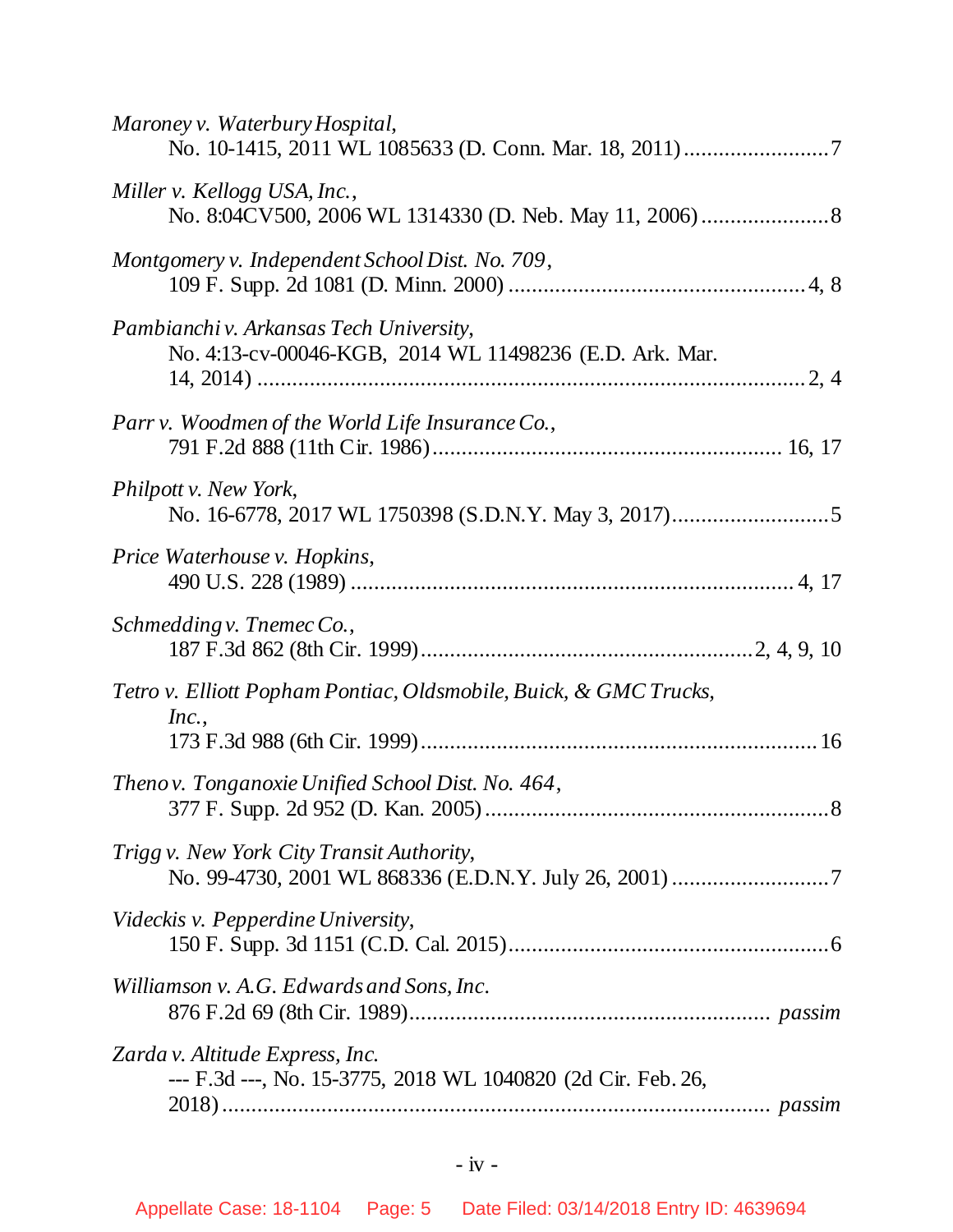# **ADMINISTRATIVE DECISIONS**

*Baldwin v. Foxx*, No. 2012-24738-FAA-03, 2015 WL 4397641 (EEOC July 15, 2015)......................................................................................................14

## **STATUTES**

|--|--|--|

## **OTHER AUTHORITIES**

| Kanazawa, Schwenk and the Ambiguity in Federal "Sex"              |  |
|-------------------------------------------------------------------|--|
| Discrimination Jurisprudence: Defining Sex Discrimination         |  |
| Dynamically Under Title VII, 25 Seattle U. L. Rev. 255 (2001)  10 |  |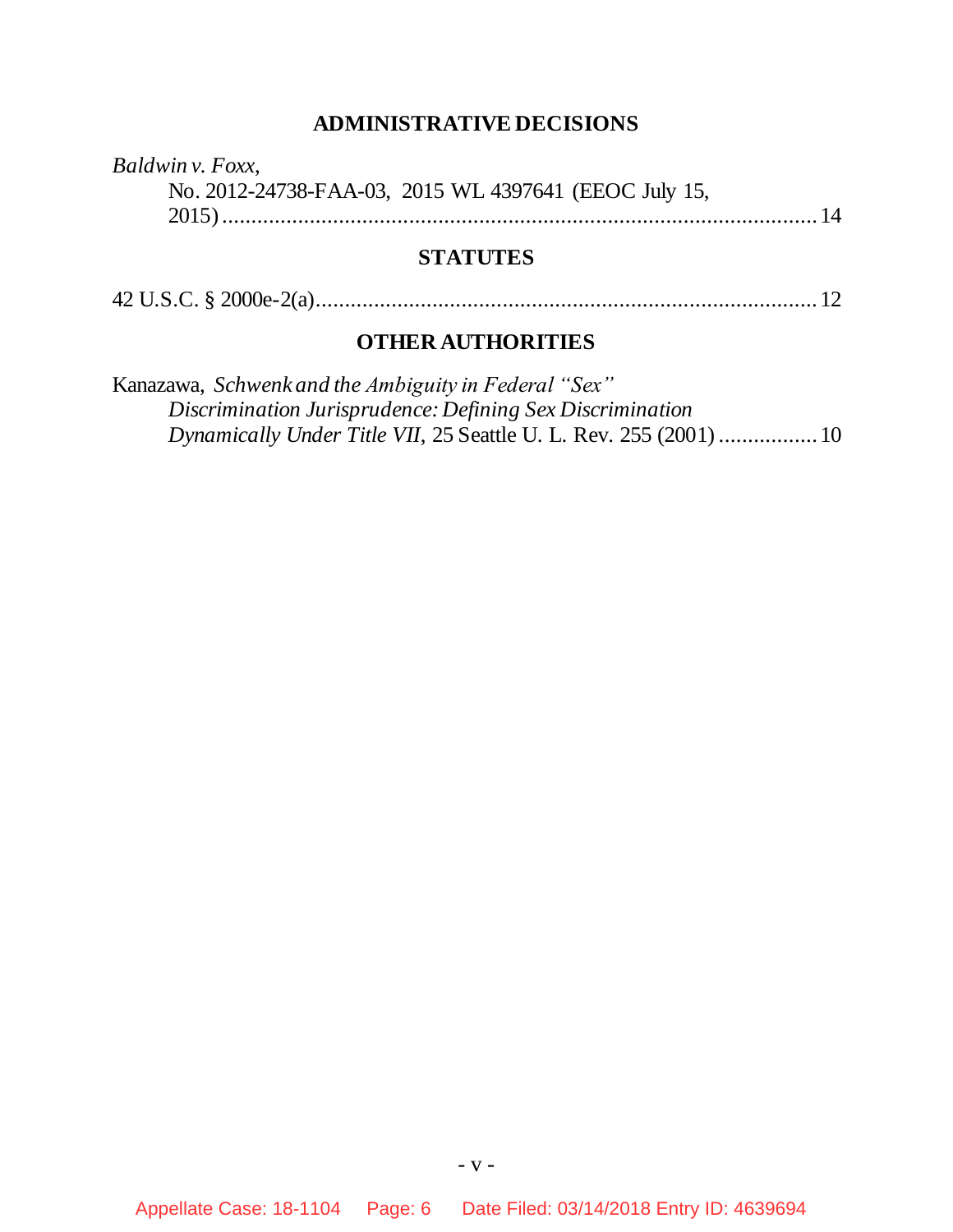## **INTEREST OF** *AMICICURIAE*<sup>1</sup>

The National Center for Lesbian Rights ("NCLR") is a national non-profit legal organization dedicated to protecting and advancing the civil rights of lesbian, gay, bisexual, and transgender people and their families through litigation, public policy advocacy, and public education. Since its founding in 1977, NCLR has played a leading role in securing fair and equal treatment for LGBT people and their families in cases across the country involving constitutional and civil rights. NCLR has a particular interest in promoting equal opportunity for LGBT people in the workplace through legislation, policy, and litigation, and represents LGBT people in employment and other cases in courts throughout the country.

Through strategic litigation, public policy advocacy, and education, GLBTQ Legal Advocates & Defenders ("GLAD") works in New England and nationally to create a just society free of discrimination based on gender identity and expression, HIV status, and sexual orientation. GLAD has litigated widely in both state and federal courts in all areas of the law in order to protect and advance the rights of lesbians, gay men, bisexuals, transgender individuals, and people living with HIV

l

<sup>&</sup>lt;sup>1</sup> The parties and counsel for the parties have not authored or contributed money that was intended to fund preparing or submitting the brief. No person other than the amici curiae contributed money that was intended to fund preparing or submitting this brief.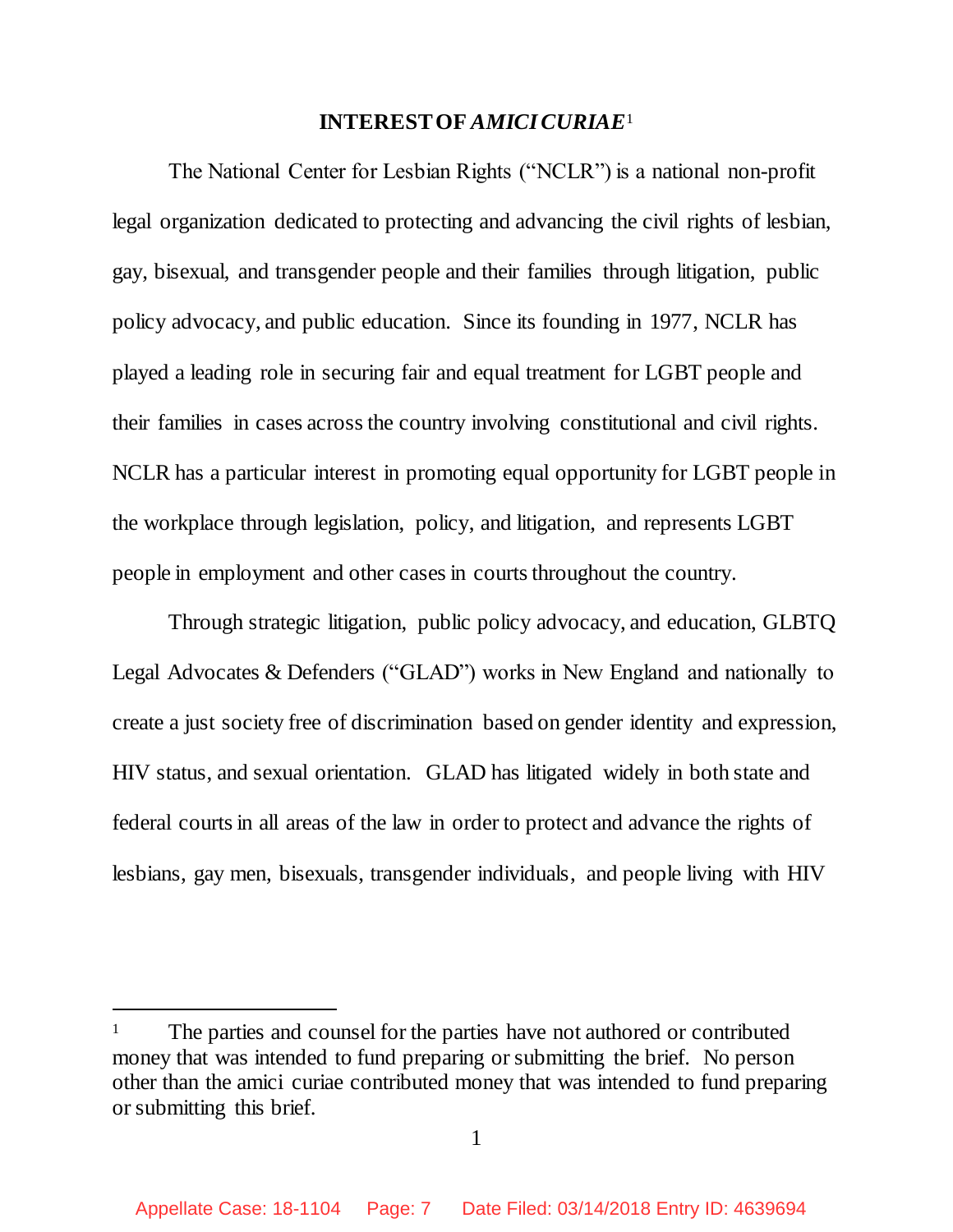and AIDS. GLAD has an enduring interest in ensuring that employees receive full and complete redress for violation of their civil rights in the workplace.

#### **INTRODUCTION AND SUMMARY OF ARGUMENT**

In *Williamson v. A.G. Edwards and Sons, Inc.,* 876 F.2d 69, 70 (8th Cir. 1989), a race discrimination case, this Court stated in *dicta* that "Title VII does not prohibit discrimination against homosexuals." Subsequently, however, the Court held that an employee could state a claim for sex discrimination where he faced workplace harassment "that labeled him as homosexual in an effort to debase his masculinity." *Schmedding v. Tnemec Co.*, 187 F.3d 862, 865 (8th Cir. 1999). Citing these cases, as well as precedents from other circuits, district courts in this Circuit have generally concluded that plaintiffs may bring sex discrimination claims where they face discrimination based on their nonconformity to masculine or feminine stereotypes, but may not "use a sex-stereotyping theory to bring under Title VII what is in essence a claim for discrimination on the basis of sexual orientation." *Pambianchi v. Arkansas Tech Univ.*, No. 4:13-cv-00046-KGB, 2014 WL 11498236, at  $*5$  (E.D. Ark. Mar. 14, 2014). Such a distinction is not rooted in the text of the statute, however, nor doesit account for well-established Title VII doctrine.

In effect, *Williamson*'s *dicta* led to the creation of a *sui generis* set of rules that apply only to sex discrimination claims brought by lesbian, gay, and bisexual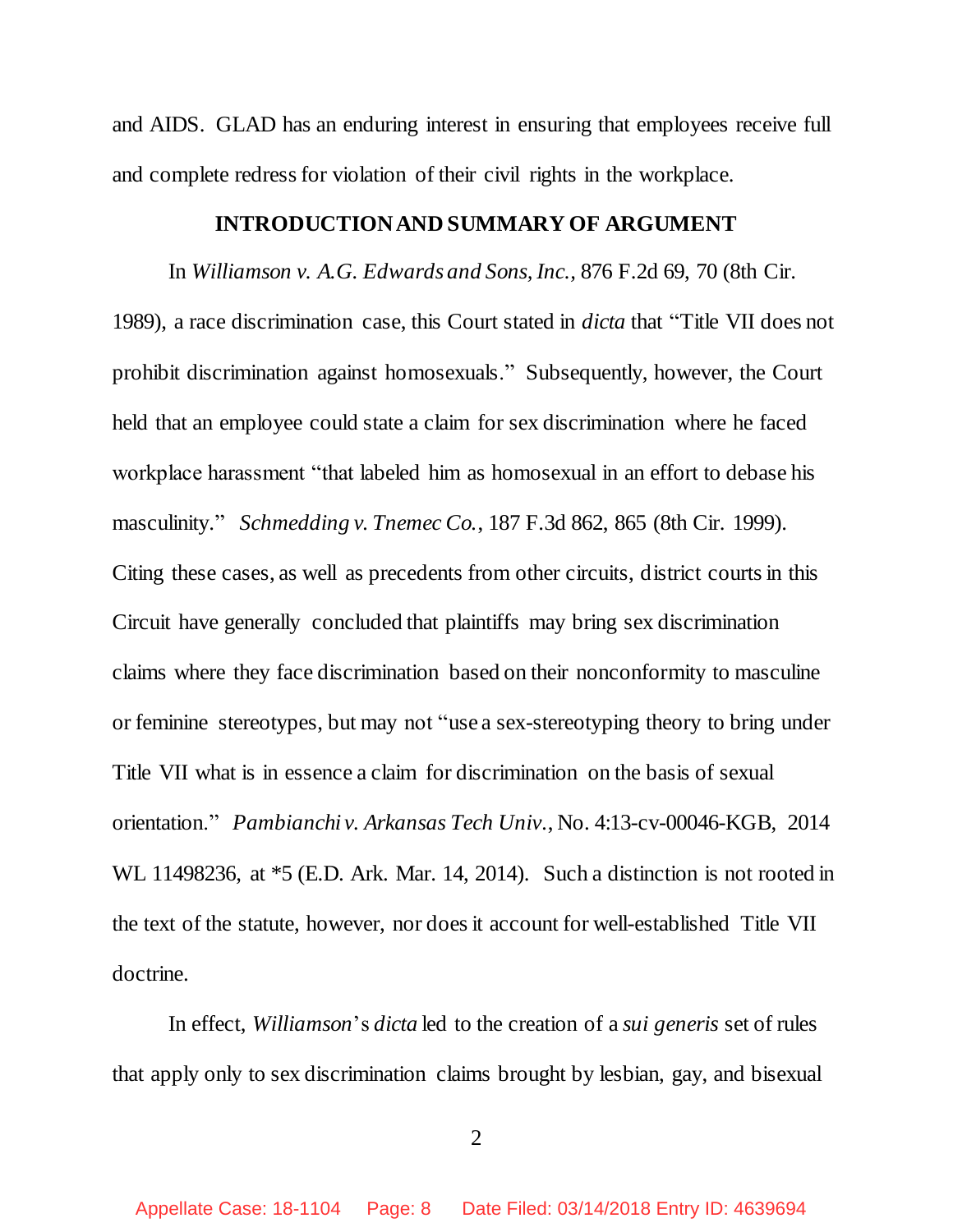employees and not to claims brought by other employees. As numerous courts across the country have observed, that standard is impossible to apply with any degree of consistency or fairness.

The Court should avail itself of this opportunity to revisit *Williamson*'s unworkable *dicta* and clarify that because sexual orientation is a sex-based characteristic, discrimination based on sexual orientation is prohibited by Title VII. That conclusion follows for the straightforward reason that, but for the plaintiff's sex, discrimination based on sexual orientation would not occur. For example, if a man is treated adversely because he is attracted to men, then he has been discriminated against because of his sex—if he were instead a woman who was attracted to men, he would not have faced discrimination. Recognition of such claims does not require a view that the statute's meaning has evolved since its enactment in 1964. It merely requires the application of Title VII in accordance with its text and established doctrines.

This brief proceeds in two parts. *Amici* first describe the confusion *Williamson* has sown, as it has required judges to parse a nonexistent line between discrimination claims based on "pure" sex stereotypes and those based on sex stereotypes related to being lesbian, gay, or bisexual. In Part II, *amici* show how *Williamson*'s *dicta* depart from settled Title VII case law and that bringing sexual orientation cases into line with established Title VII case law requires revisiting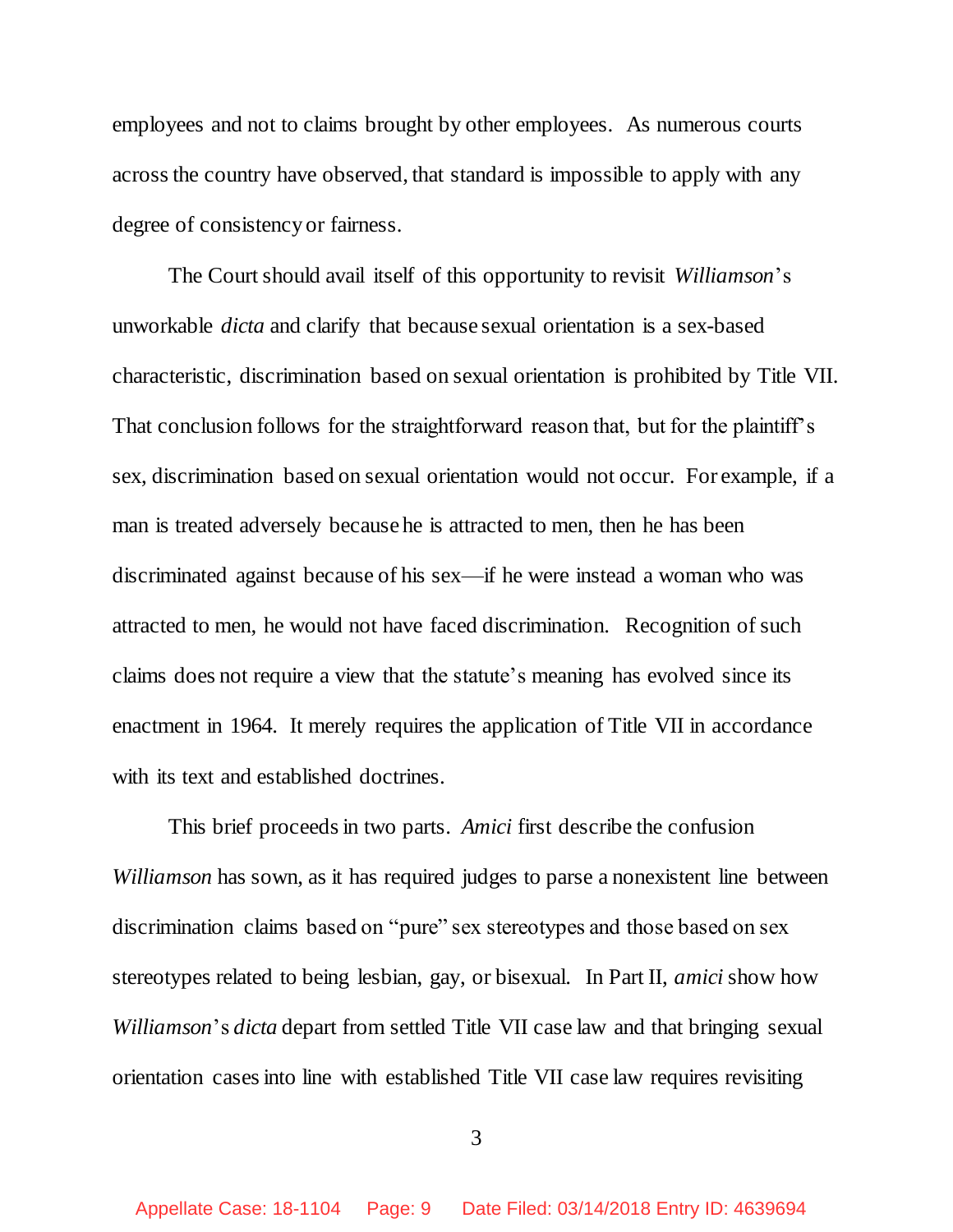*Williamson*'s *dicta* and clarifying that claims of sexual orientation discrimination are cognizable.

### **ARGUMENT**

## **I. A CATEGORICAL RULE THAT SEXUAL ORIENTATION DISCRIMINATION DOES NOT VIOLATE TITLE VII'S PROHIBITION ON SEX DISCRIMINATION HAS PROVED TO BE AN UNWORKABLE STANDARD AND SHOULD NOT BE ADOPTED BY THIS COURT**

Relying on *Williamson, Schmedding*, and cases from other circuits, district courts in this Circuit have concluded that Title VII's prohibition against sex discrimination permits litigants to bring claims premised upon sex stereotype discrimination, but not sexual orientation discrimination. These courts have ruled that sex stereotype discrimination, deemed actionable under Title VII by the Supreme Court in *Price Waterhouse v. Hopkins*, 490 U.S. 228 (1989), cannot be applied to cover discrimination based on sexual orientation. *See, e.g., Pambianchi,* 2014 WL 11498236, at \*5 (holding that "[s]exual orientation alone cannot be the alleged gender non-conforming behavior that gives rise to an actionable Title VII claim under a sex-stereotyping theory"). Accordingly, lower courts have barred plaintiffs from bringing sex discrimination claims based on sexual orientation discrimination, but permitted claims by plaintiffs who face discrimination "based on stereotypical notions of femininity and masculinity." *Id.*; *see, e.g.*, *Montgomery v. Independent School Dist. No. 709,* 109 F. Supp. 2d 1081, 1090 (D. Minn. 2000) (holding plaintiff stated a sex discrimination claim under Title IX where he faced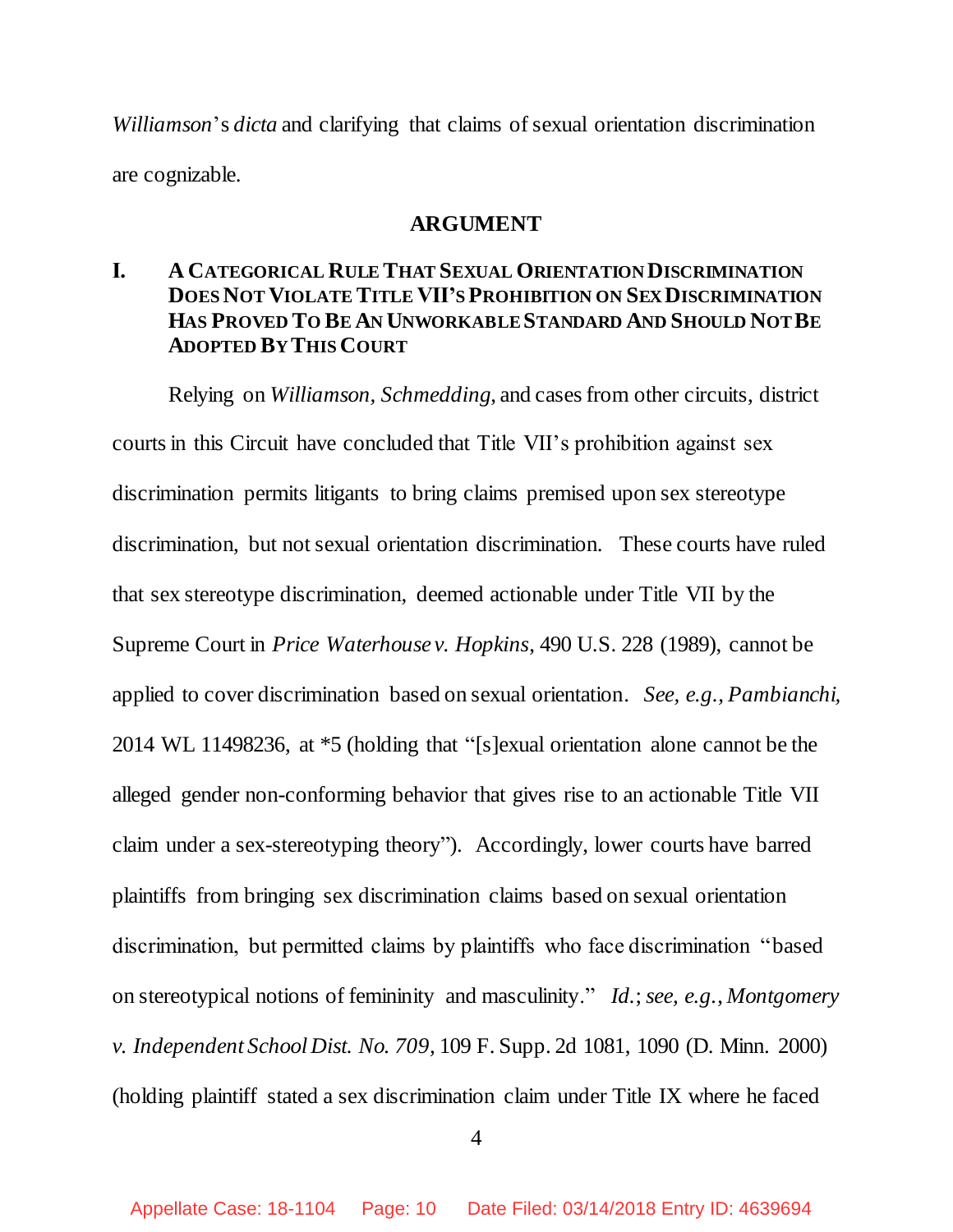harassment from other students "not only because they believed him to be gay, but also because he did not meet their stereotyped expectations of masculinity").

Based on *Williamson,* courts have required plaintiffs to try to thread the needle between a claim based on purportedly "pure" sex stereotyping and a claim based on sex stereotypes relating to the plaintiff's actual or perceived sexual orientation, which may be seen as improperly "bootstrapping" a sexual orientation claim. That has saddled district judges with what two federal Courts of Appeals and other courts across the country have come to recognize is the futile task of discerning on which side of a nonexistent line a particular claim falls.

The en banc Seventh Circuit noted the "confused hodge-podge of cases" that have attempted to extricate gender nonconformity claims from sexual orientation claims. *Hively v. Ivy Tech Cmty. Coll. of Ind.*, 853 F.3d 339, 342 (7th Cir. 2017) (en banc). The en banc Second Circuit likewise recently discussed the "unworkability" of a rule that forces courts to "labor[] to distinguish between gender stereotypes that support an inference of impermissible sex discrimination and those that are indicative of sexual orientation discrimination." *Zarda v. Altitude Express, Inc.*, --- F.3d ---, No. 15-3775, 2018 WL 1040820, at \*12 (2d Cir. Feb. 26, 2018) (en banc); *see also, e.g.*, *Philpott v. New York*, No. 16-6788, 2017 WL 1750398, at \*2 (S.D.N.Y. May 3, 2017) (commenting on the "'illogical' artificial distinction between gender-stereotyping discrimination and sexual-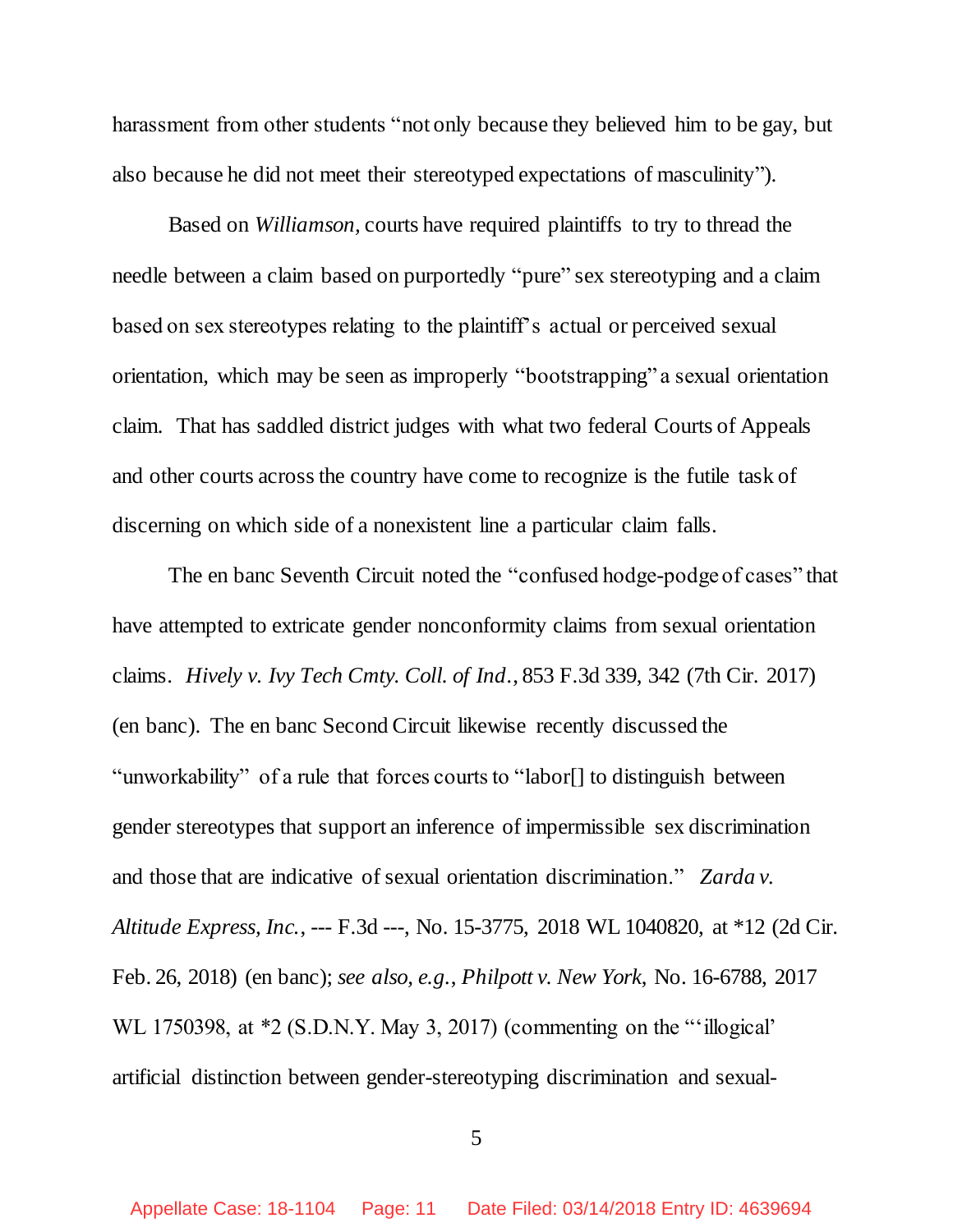orientation discrimination"); *Christiansen v. Omnicom Grp.*, *Inc.*, 167 F. Supp. 3d 598, 620 (S.D.N.Y. 2016) ("The lesson imparted by the body of Title VII litigation concerning sexual orientation discrimination and sexual stereotyping seems to be that no coherent line can be drawn between these two sorts of claims"), *aff'd in part, rev'd in part*, 852 F.3d 195 (2d Cir. 2017) (per curiam); *Videckis v. Pepperdine Univ.*, 150 F. Supp. 3d 1151, 1159-1160 (C.D. Cal. 2015) ("Simply put, the line between sex discrimination and sexual orientation discrimination is 'difficult to draw' because that line does not exist, save as a lingering and faulty judicial construct. . . . It is impossible to categorically separate 'sexual orientation discrimination' from discrimination on the basis of sex or from gender stereotypes.").

Courts adhering to this dichotomy are forced to engage in an artificial and ultimately futile analysis to try to distinguish homophobic slurs or other anti-gay workplace conduct from sex-based discrimination. *See Fabian v. Hosp. of Cent. Conn.*, 172 F. Supp. 3d 509, 524 n.8 (D. Conn. Mar. 18, 2016) (stating that "a woman might have a Title VII claim if she was harassed or fired for being perceived as too 'macho,' but not if she was harassed or fired for being perceived as a lesbian, and courts and juries have to sort out the difference on a case-by-case basis"). For instance, one court dismissed a sexual stereotyping claim because the complaint was "rife with references to sexual orientation, homophobia, and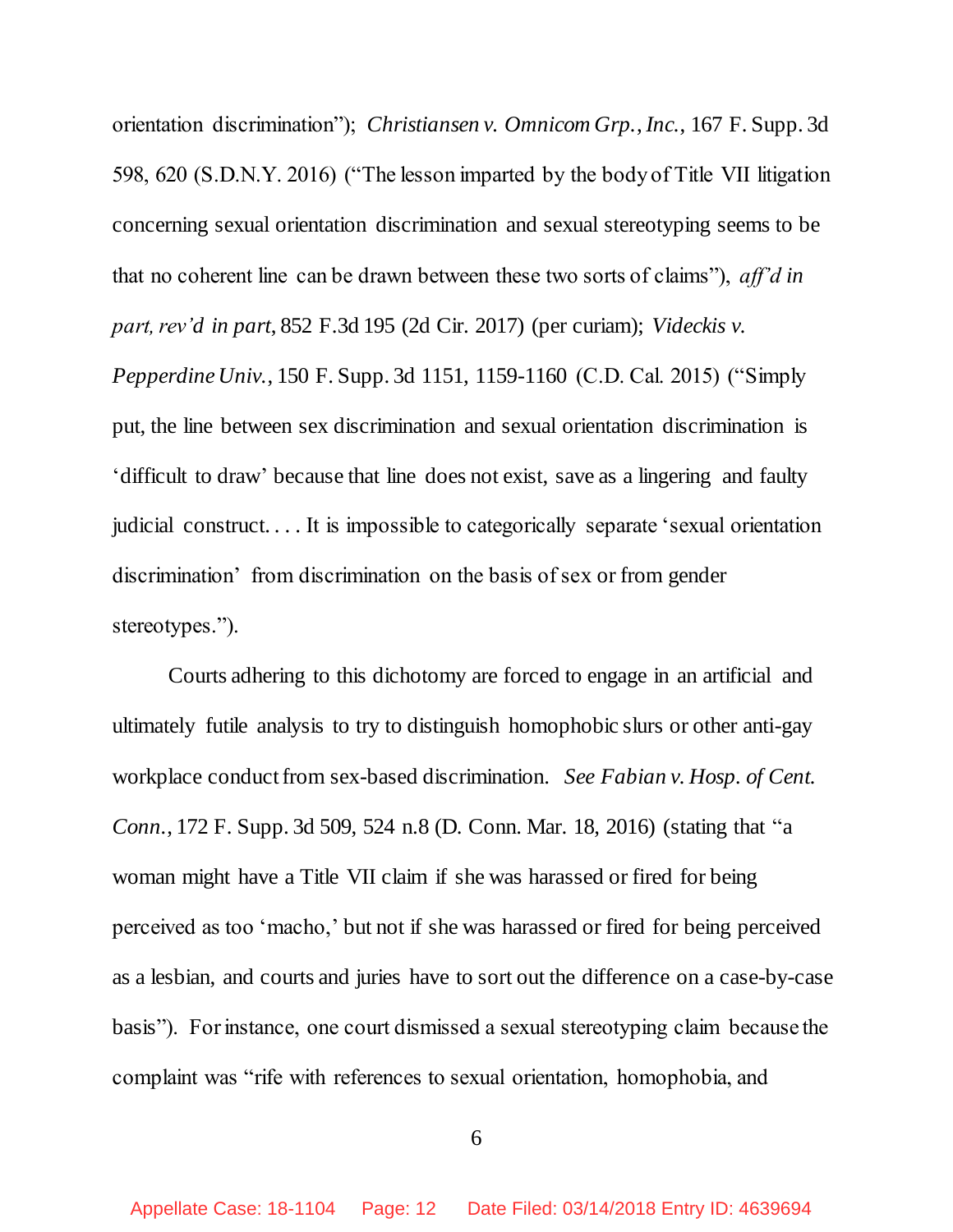accusations of discrimination based on homosexuality," including allegations that a superior had called the plaintiff a "fag[g]ot ... faggot ass ... sissy"—as if such epithets did not play on the victim's deviation from masculine stereotypes. *Trigg v. N.Y. City Transit Auth.*, No. 99-4730, 2001 WL 868336, at \*5-6 (E.D.N.Y. July 26, 2001). A district court in this Circuit held that a plaintiff could not maintain a sexual harassment claim based on incidents such as a "co-worker's statement that Plaintiff was a 'homo' and another co-worker's remark that Plaintiff 'knows all about [Vaseline].'" *Klein v. McGowan*, 36 F. Supp. 2d 885, 890 (D. Minn. 1999), *aff'd on other grounds,* 198 F.3d 705 (8th Cir. 1999); *cf. Kay v. Indep. Blue Cross*, 142 F. App'x 48, 51 (3d Cir. 2005) (comparing the relative frequency of comments such as "ass wipe," "fag," "gay," "queer," "real man" and "fem" to conclude that it was "clear that Kay's claim is based upon discrimination that is motivated by perceived sexual orientation").

The result of this "lexical bean counting," *Zarda,* 2018 WL 1040820, at \*12, is that courts find it difficult to assess—much less reach a proper conclusion in discrimination cases brought by plaintiffs who are, or are perceived to be, lesbian, gay, or bisexual. As a result of this confusion, discrimination claims have been "especially difficult for gay plaintiffs to bring." *Maroney v. Waterbury Hosp.*, No. 10-1415, 2011 WL 1085633, at \*2 n.2 (D. Conn. Mar. 18, 2011). Indeed, cases presenting nearly identical facts have reached inconsistent results as district courts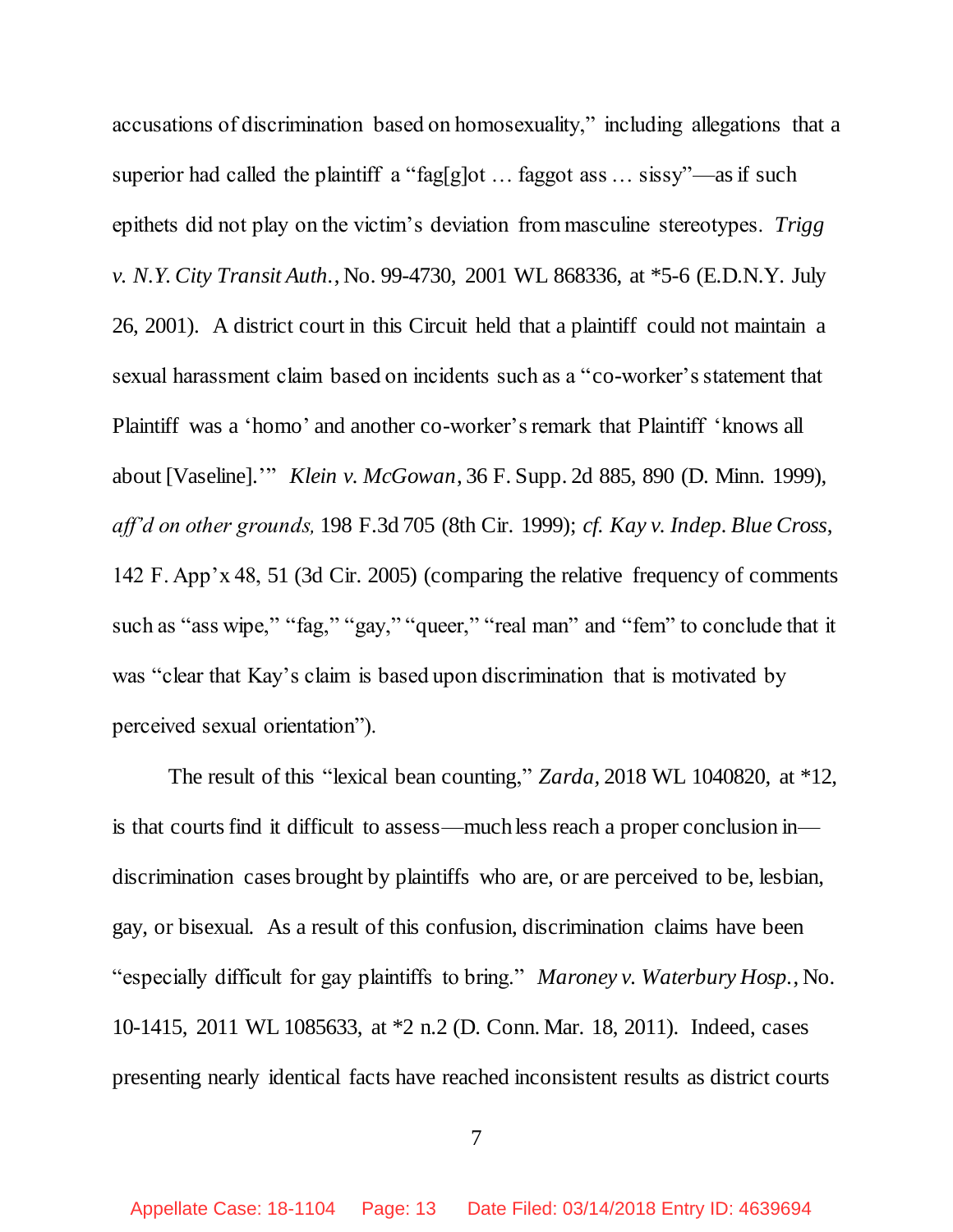struggle to distinguish between "pure" sex-based stereotypes and those based on sexual orientation. *Compare Klein*, 36 F.Supp.2d at 890 (rejecting homophobic slurs by co-workers as evidence of gender-based harassment) *and Miller v. Kellogg USA, Inc.*, No. 8:04CV500, 2006 WL 1314330, at \*2, \*6 (D. Neb. May 11, 2006) (questioning whether graffiti that depicted male worker having sex with male coworker and referred to him as co-worker's "bitch" could support claim for harassment based on sex stereotypes), *with Montgomery*, 109 F.Supp.2d. at 1084 (holding that taunts such as "faggott," "fag," "gay," "Jessica," "girl," "princess," "fairy," "homo," "freak," "lesbian," "femme boy," "gay boy," "bitch," "queer," "pansy," and "queen" supported sex stereotyping claim) *and Theno v. Tonganoxie Unified School Dist. No. 464*, 377 F. Supp. 2d 952, 972-73 (D. Kan. 2005) (holding that taunts such as "he's a fag" and "likes to suck cock" supported sex stereotyping claim).

 As Chief Judge Katzmann of the Second Circuit has explained, a rule requiring plaintiffs to distinguish between discrimination based on sex stereotypes and discrimination based on sexual orientation creates unique challenges for gay men, lesbians, and bisexual people. They alone bear the burden of showing that their discrimination was motivated by their perceived gender non-conformity rather than their sexual orientation; heterosexual plaintiffs bear no such burden.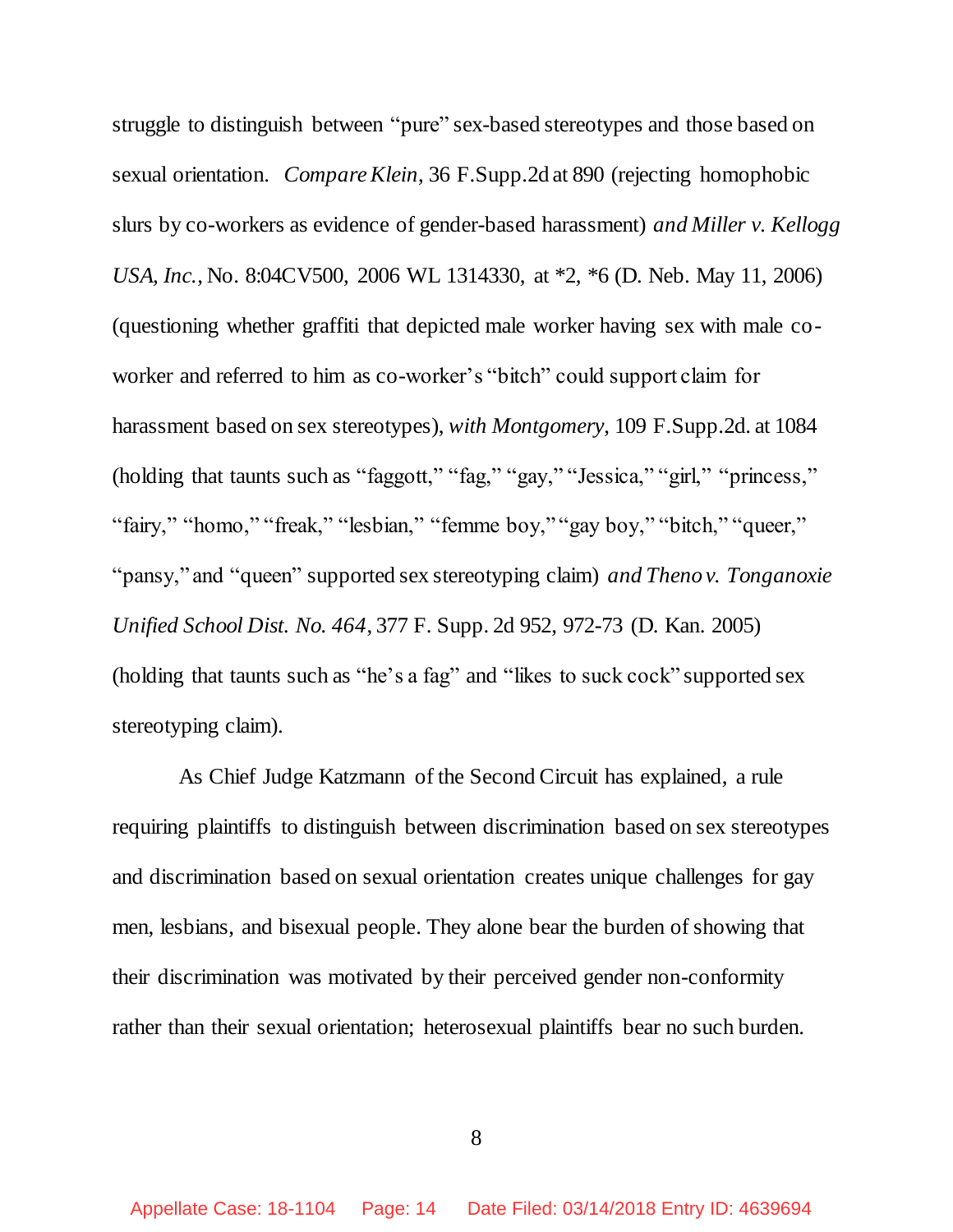*See Christiansen v. Omnicom Grp., Inc.,* 852 F.3d 195, 205 (2d Cir. 2017) (Katzman, C.J., concurring).

Litigants predictably have responded to this artificial distinction by omitting references to sexual orientation from their complaints, even where homophobic slurs or other orientation-related facts are highly relevant to their discrimination claim. This Court's decision in *Schmedding* is illustrative. There, the plaintiff was asked to perform sexual acts; given derogatory notes referring to his anatomy; called names such as "homo" and "jerk off"; and subjected to the exhibition of sexually inappropriate behavior by others. *Id.* at 865. The district court dismissed the complaint, holding the claim noncognizable because it alleged that the plaintiff was taunted due to his "perceived sexual preference." *Id.* This Court reversed, explaining that "simply because … the harassment alleged by Schmedding includes taunts of being homosexual … [does not] thereby transform[] [the complaint] from one alleging harassment based on sex to one alleging harassment based on sexual orientation." *Id.* In other words, it was plausible the plaintiff was subjected to homophobic taunts in "an effort to debase his masculinity, not … because he is homosexual or perceived as homosexual." *Id.* Nonetheless, the Court acknowledged that the references to the plaintiff's sexual orientation confused the issue and that the complaint was "not a model of clarity." *Id.* The Court concluded that "the best recourse is to remand the case to the district court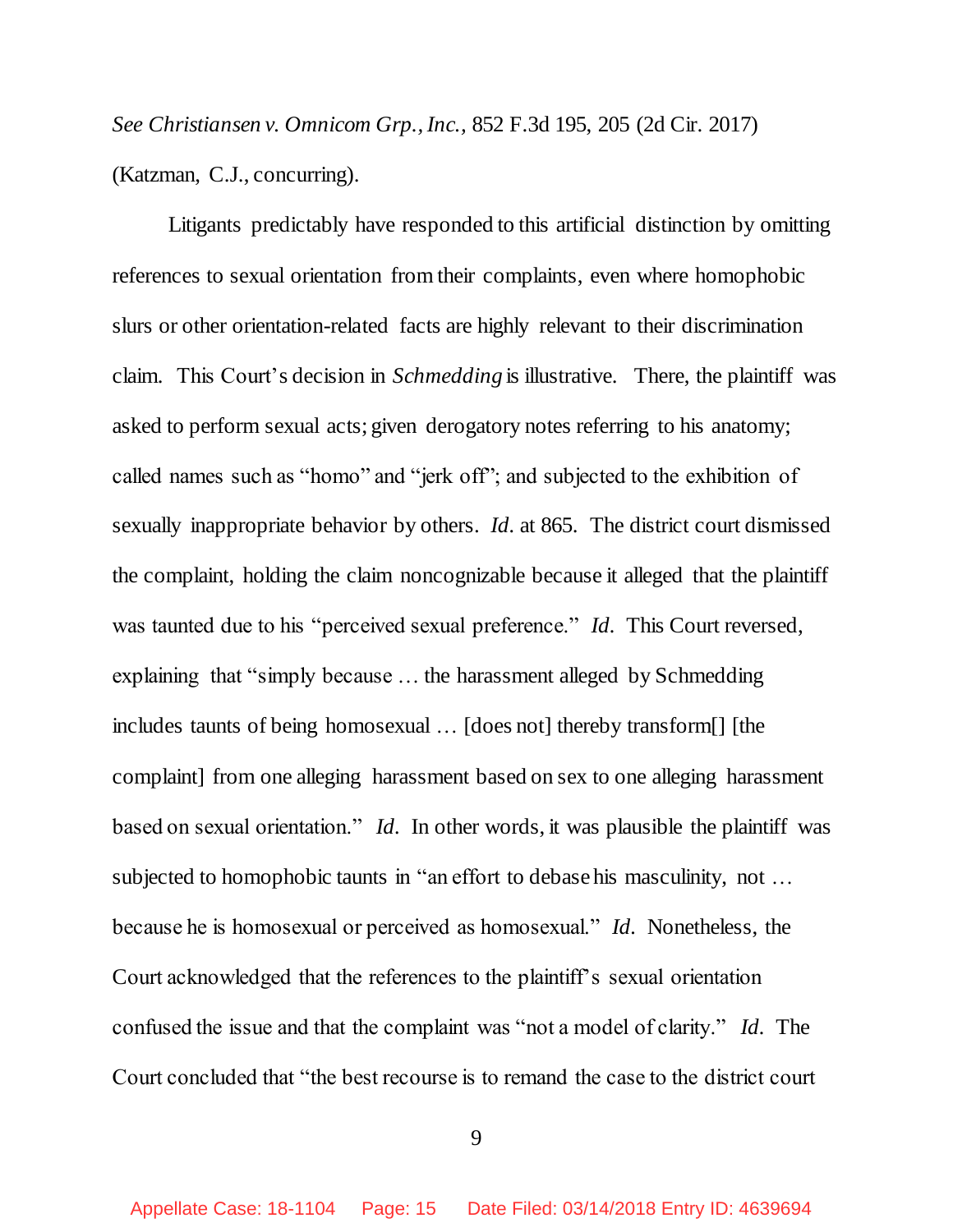with instructions that plaintiff be allowed to amend his complaint" "so as to delete" a reference to the phrase "perceived sexual preference." *Id*.<sup>2</sup> By causing plaintiffs to disavow reliance upon facts that may be probative of sex discrimination, the *dicta* in *Williamson* denies courts highly relevant evidence, inevitably leading to the rejection of many meritorious discrimination claims solely because the plaintiff is lesbian, gay, or bisexual.

Given the lack of clarity and coherence arising from *Williamson*'s statement concerning Title VII's treatment of sexual orientation, *Williamson*'s *dicta* should be revisited in favor of a clear rule that accords with Title VII's text and case law.

## **II. RECOGNIZING THAT SEXUAL ORIENTATION DISCRIMINATION IS AFORM OF SEX DISCRIMINATION IS COMPELLED BY TITLE VII'S TEXT AND DOCTRINE**

The result of the *Williamson dicta* is that a gay plaintiff is allowed to bring a claim of sex-stereotyping discrimination involving his or her sexual orientation only if the plaintiff does not explicitly identify as lesbian, gay, or bisexual or

l

<sup>&</sup>lt;sup>2</sup> As one commentator has noted, this Court's observation that a homophobic slur may be animated by a desire to both demean another person's sexual orientation and gender conformity reveals the fundamental futility of attempting to separate sexual orientation from sex stereotype. *See* Kanazawa, *Schwenk and the Ambiguity in Federal "Sex" Discrimination Jurisprudence: Defining Sex Discrimination Dynamically Under Title VII*, 25 Seattle U. L. Rev. 255, 284-285 (2001) (arguing that *Schmedding* suggests the "sex/sexual orientation dichotomy is inherently unworkable" and that "Courts should stop making mechanical and futile inquiries into what stereotypes are attached to masculinity or femininity on the one hand and what stereotypes are attached to sexual orientation on the other").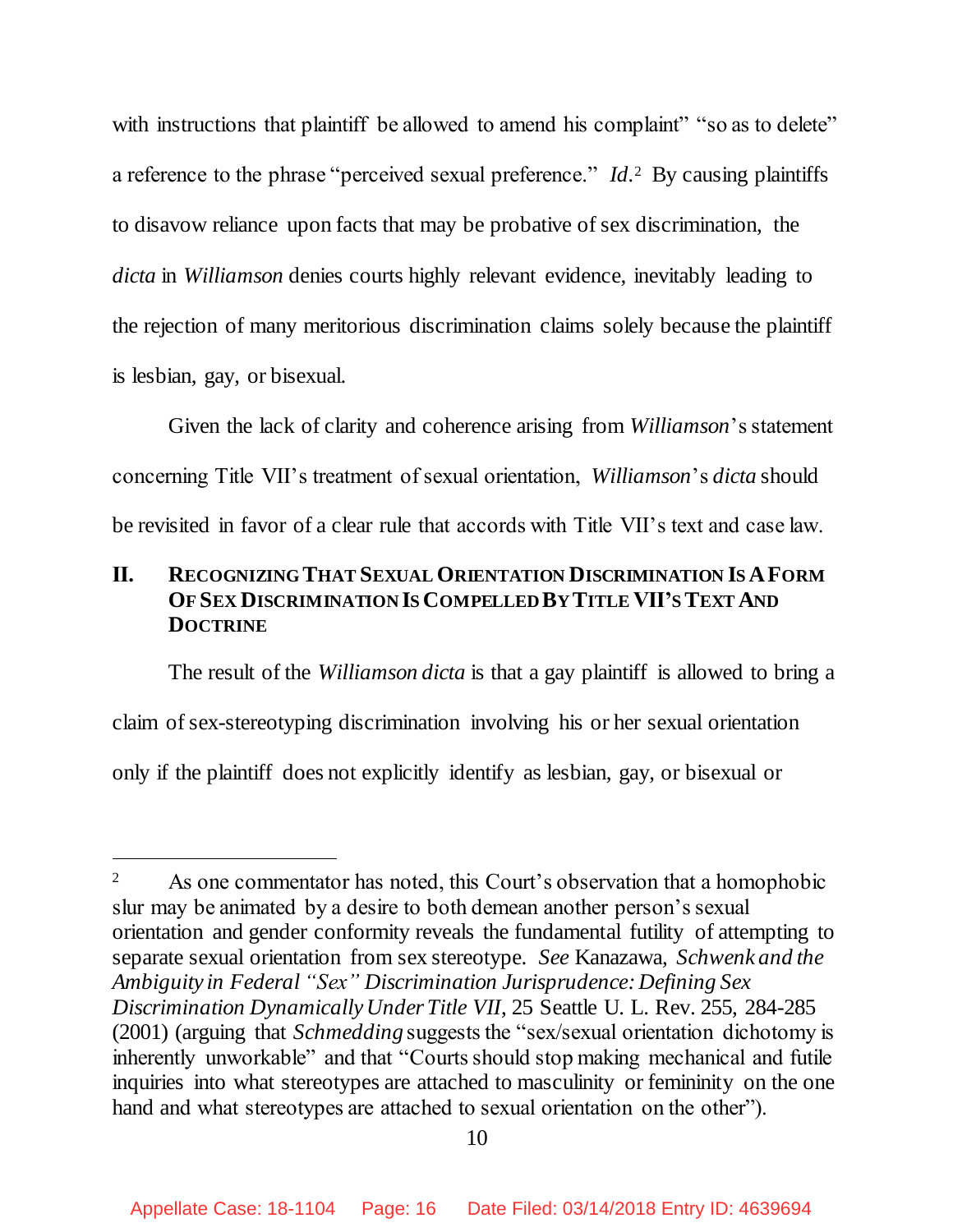invoke stereotypes related to sexual orientation as the basis of the claim. As discussed above, that rule is untenable—so much so that two circuits sitting en banc recently have overruled longstanding precedent resting on that dubious distinction. This Court is not burdened by such flawed precedent, and can put its Title VII jurisprudence on sound footing by revisiting *Williamson*'s *dicta* and clarifying that discrimination on the basis of sexual orientation is a form of sex discrimination.

That conclusion follows for several reasons. First, as both the Second and Seventh Circuits have concluded, Title VII's plain text and traditional doctrines compel the conclusion that discrimination based on sexual orientation is discrimination "because of … sex." *Zarda*, 2018 WL 1040820, at \*5. Those decisions were based on "the common-sense reality that it is actually impossible to discriminate on the basis of sexual orientation without discriminating on the basis of sex." *Hively*, 853 F.3d at 351. "Because one cannot fully define a person's sexual orientation without identifying his or her sex, sexual orientation is a function of sex." *Zarda,* 2018 WL 1040820, at \*5. For this reason, "discrimination on the basis of sexual orientation is a form of sex discrimination." *Hively*, 853 F.3d at 341.

Second, contrary to *Williamson*'s dicta, sexual orientation discrimination is a paradigmatic instance of gender stereotyping. *Zarda,* 2018 WL 1040820, at \*13.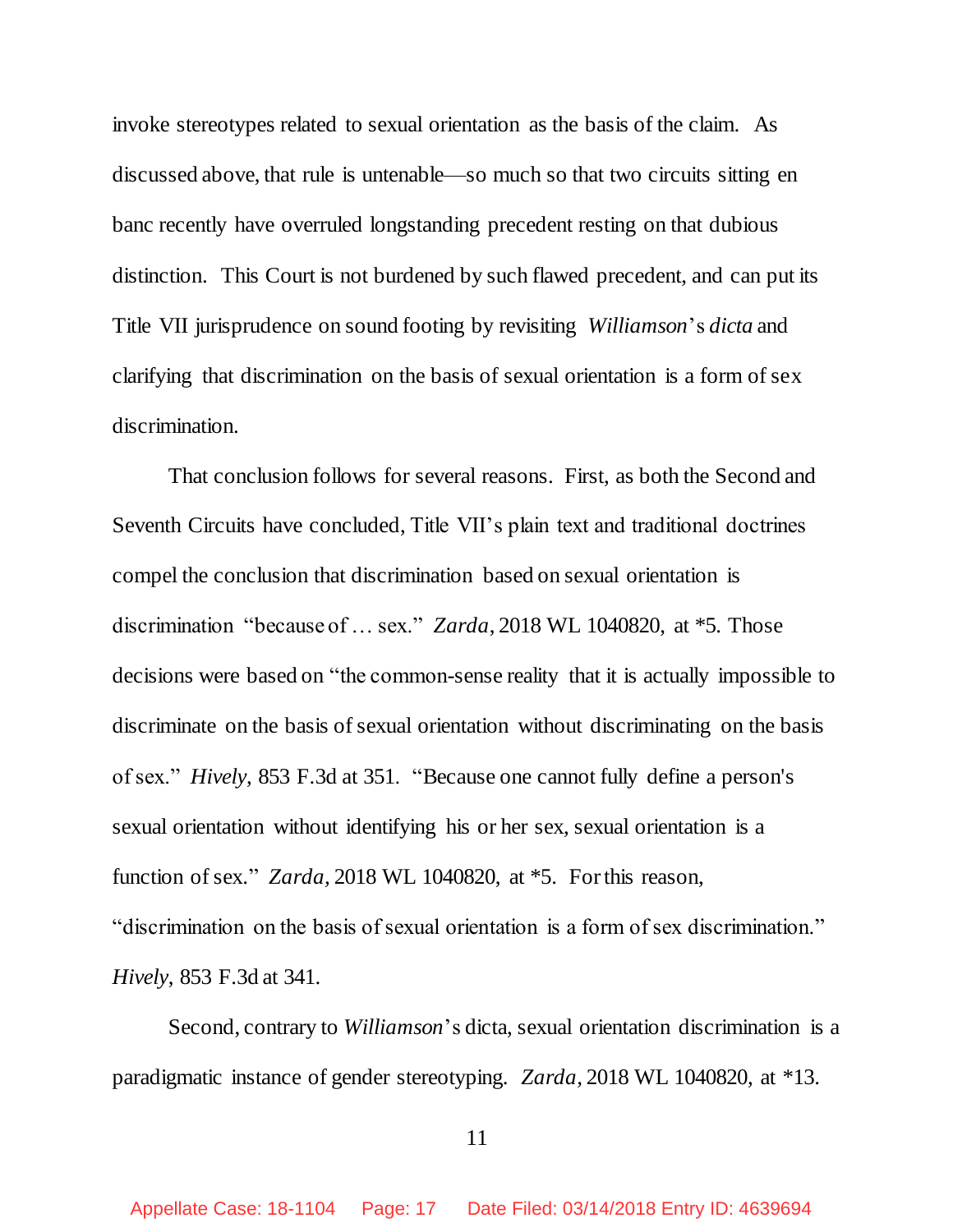After all, "stereotypes concerning sexual orientation are probably the most prominent of all sex related stereotypes." *Boutillier*, 221 F. Supp. 3d at 269; *see also EEOC v. Scott Med. Health Ctr., P.C.*, 217 F. Supp. 3d 834, 841 (W.D. Pa. 2016); *Howell v. N. Cent. Coll.*, 320 F. Supp. 2d 717, 723 (N.D. Ill. 2004); *Centola v. Potter*, 183 F.Supp.2d 403, 410 (D. Mass. 2002).

Third, recognizing that sexual orientation discrimination is a form of sex discrimination follows from longstanding jurisprudence concerning associational discrimination. *Zarda,* 2018 WL 1040820, at \*14-\*17.

Any of these three theories is sufficient to establish sexual orientation discrimination as a cognizable form of sex discrimination under Title VII. As explained below, the conclusion that sexual orientation discrimination is discrimination "because of … sex" is particularly straightforward and consonant with established Title VII doctrines. That theory therefore provides a compelling basis—though not the only one—to recognize sexual orientation claims as cognizable under Title VII.

## **A. Sexual Orientation Discrimination Is Discrimination "Because of … Sex" Because** *But For* **The Plaintiff's Sex, The Treatment Would Have Been Different**

Title VII makes it unlawful for an employer to "discriminate against any individual … because of such individual's … sex." 42 U.S.C. § 2000e-2(a). As the majority in *Hively* explained, the "tried and true" method in Title VII cases is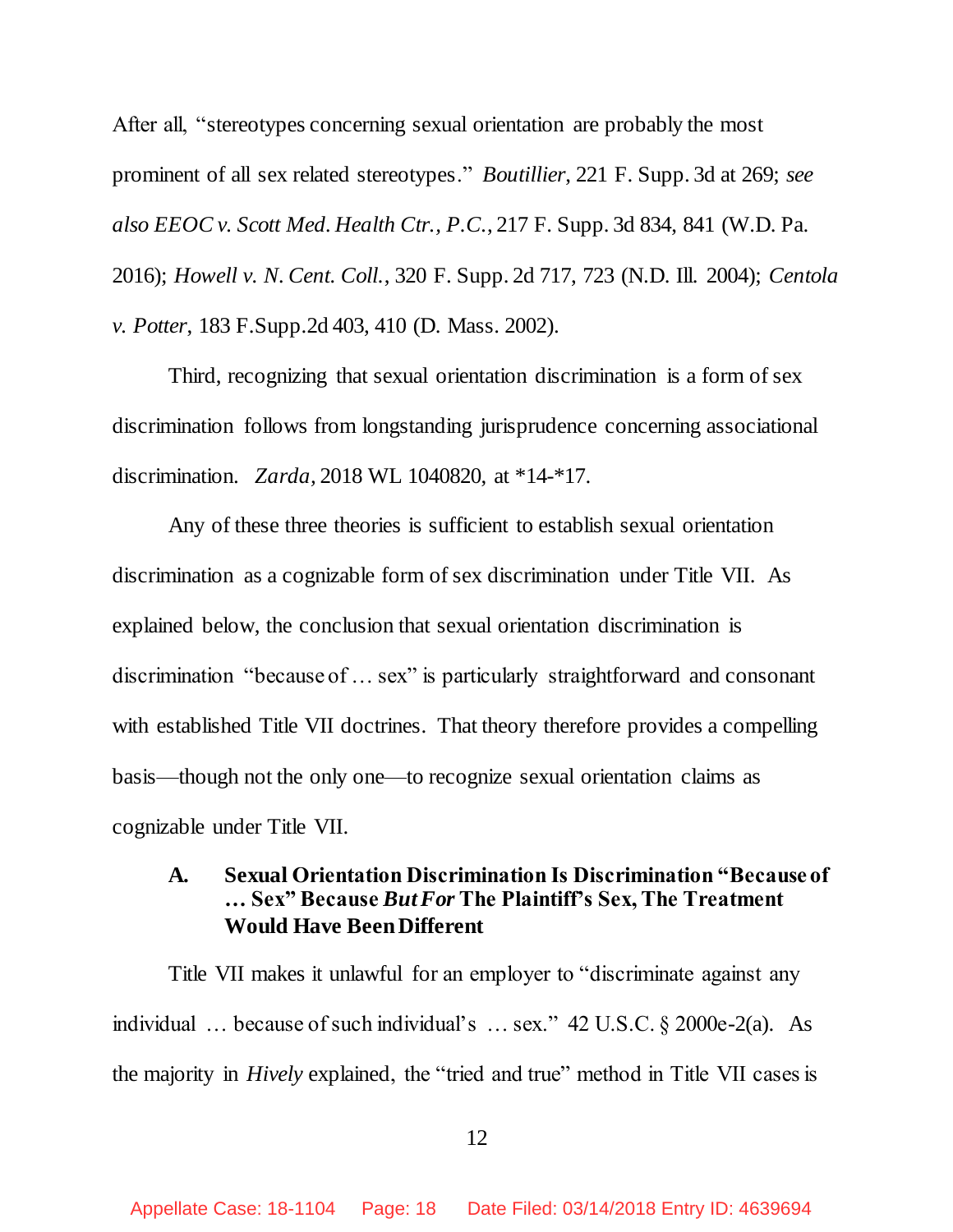"to isolate the significance of the plaintiff's sex to the employer's decision: has she described a situation in which, holding all other things constant and changing only her sex, she would have been treated the same way?" *Hively*, 853 F.3d at 345; *City of L.A., Dep't of Water and Power v. Manhart*, 435 U.S. 702, 711 (1978) (under Title VII, applying "the simple test of whether the evidence shows 'treatment of a person in a manner which but for that person's sex would be different'"). In applying this method in cases of sex discrimination, "[i]t is critical … to be sure that only the variable of the plaintiff's sex is allowed to change." *Hively*, 853 F.3d at 345; *accord Zarda,* 2018 WL 1040820, at \*8-\*10.

Application of this "comparative method" shows that sexual orientation discrimination is discrimination *because of sex*. Where a woman is fired or harassed because of her attraction to other women, changing the single variable of sex—a man would not have been fired because of his attraction to women reveals that the discrimination is *because of sex*, *i.e.*, because of the victim's membership in the class *woman*. Such a scenario "describes paradigmatic sex discrimination." *Hively*, 853 F.3d at 345.

This analysis betrays the error that underlies a rule that attempts to distinguish between sexual orientation discrimination and sex discrimination. A male employee who is fired for being in a relationship with a man would not have faced such treatment if, all else constant, he had been a *woman* in a relationship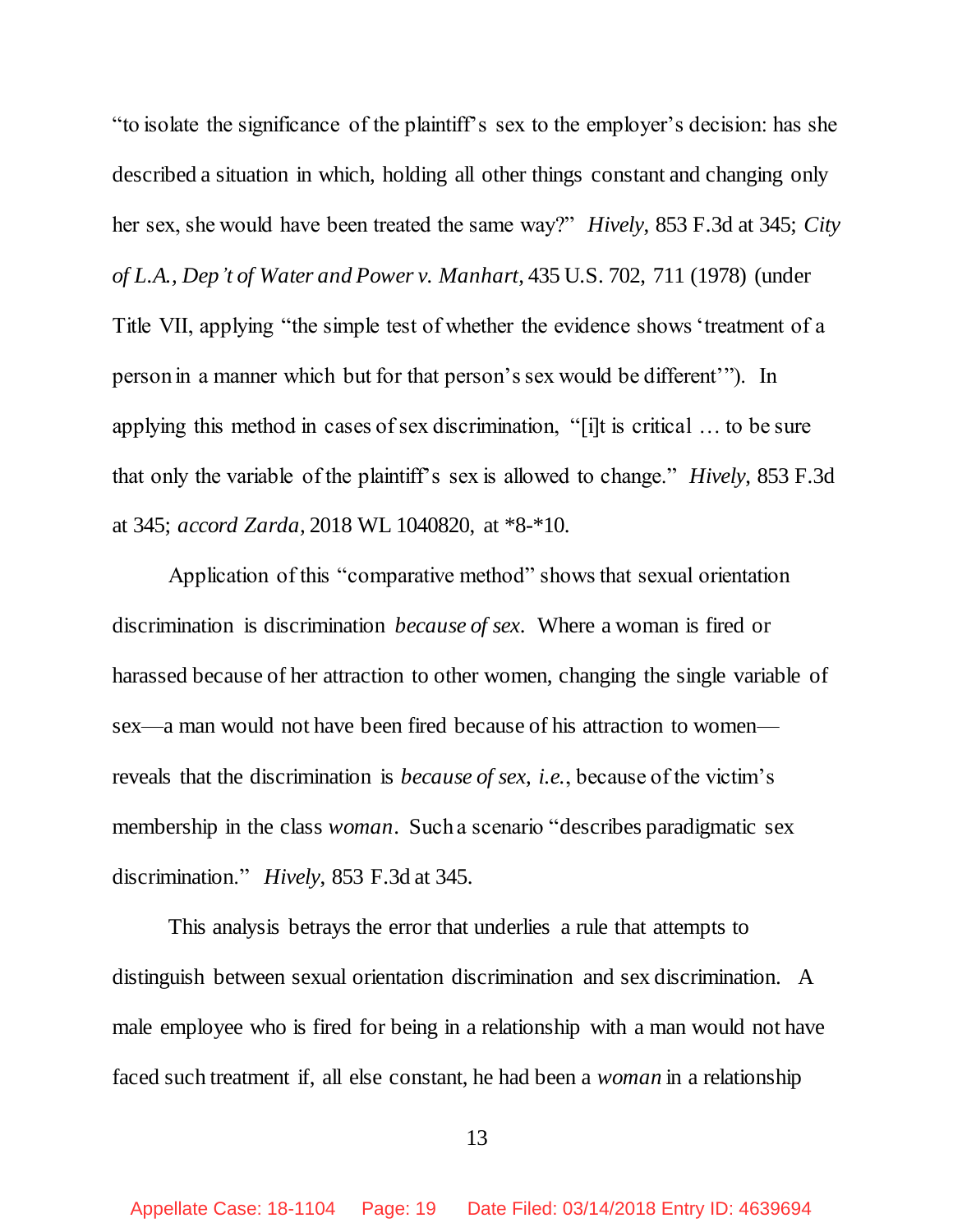with a man. "[S] exual orientation discrimination is sex discrimination for the simple reason that such discrimination treats otherwise similarly-situated people differently solely because of their sex … [B]ut for the employee's sex, the employee's treatment would have been different. Because this situation meets the statutory requirements of Title VII, the statute must extend to prohibit it." *Christiansen*, 852 F.3d at 202-203 (Katzmann, C.J., concurring) (citations omitted); *see also Hively*, 853 F.3d at 357 (Flaum, J., concurring) ("[T]he statute's text commands" the conclusion that "discriminating against an employee for being homosexual violates Title VII's prohibition against discriminating against that employee because of their sex"). This comparative analysis does not alter or expand the meaning of Title VII; it simply lays bare the reality that treating someone differently because of his sexual orientation is in fact treating him differently because of his sex. *See Baldwin v. Foxx*, No. 2012-24738-FAA-03, 2015 WL 4397641 at \*5 (EEOC July 15, 2015) ("'Sexual orientation' as a concept cannot be defined or understood without reference to sex.").

## **B. Concluding That Sexual Orientation Discrimination Is "Because Of … Sex" Accords With Settled Title VII Doctrine**

Although the comparative analysis described above suffices to show that sexual orientation discrimination is discrimination "because of … sex" and thus is actionable under Title VII, that conclusion is underscored by well-established Title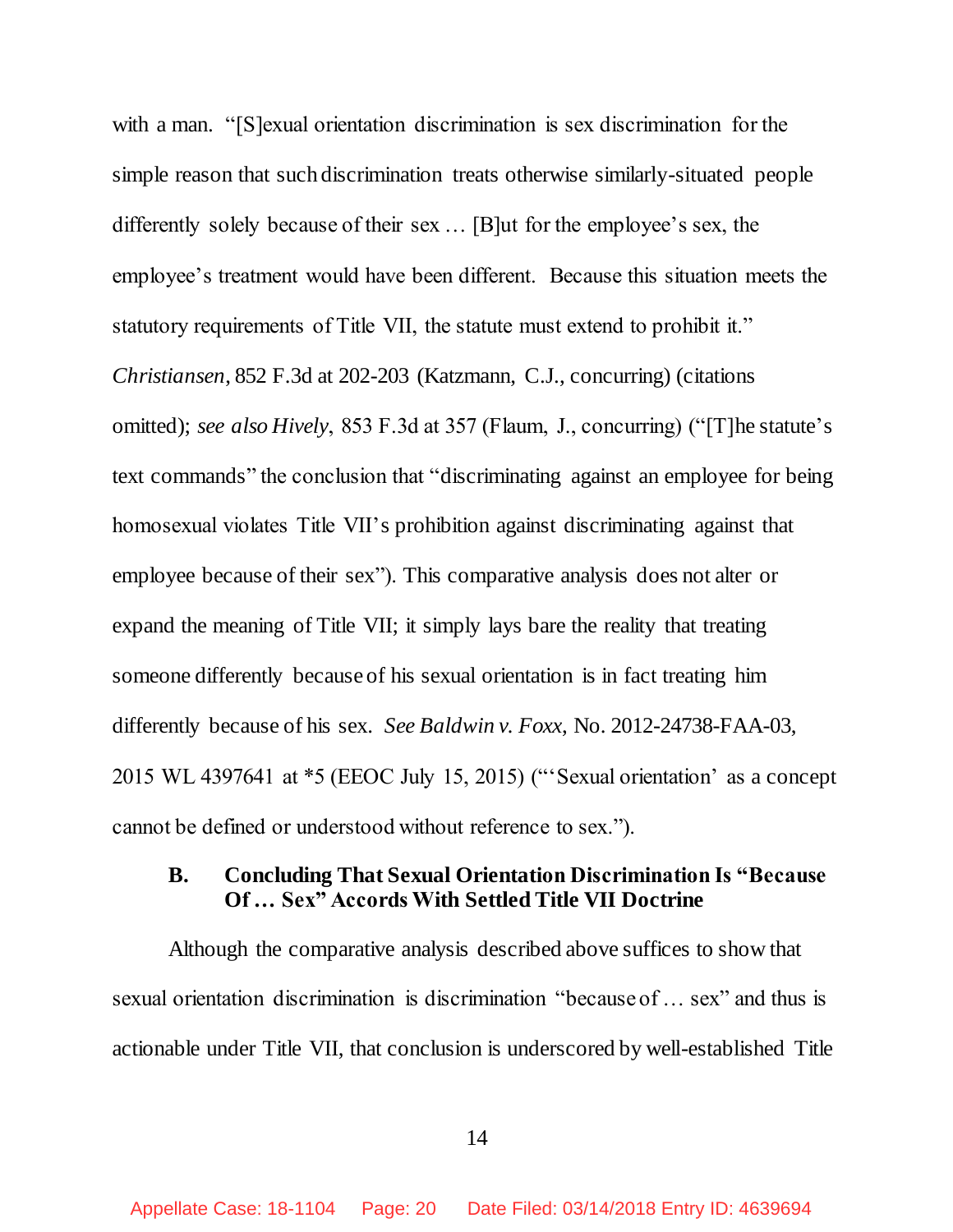VII doctrine. Indeed, only recognition of sexual orientation discrimination as a form of sex discrimination can be reconciled with settled Title VII case law.

*First*, one might object that sexual orientation discrimination is not because of sex because it does not entail discrimination against all members of a given sex but rather requires that the victim also possess another defining trait—namely, attraction to members of the same sex. Those features, however, have not precluded sex discrimination claims in other situations, and therefore they should not preclude sex discrimination claims based on sexual orientation. "Title VII does not permit the victim of [discrimination] to be told that he [or she] has not been wronged because other persons of his or her race or sex were hired." *Connecticut v. Teal*, 457 U.S. 440, 455 (1982).

*Second*, federal courts have repeatedly recognized that "an employer may violate Title VII if it takes action against an employee because of the employee's association with a person of another race." *Holcomb v. Iona Coll.*, 521 F.3d 130, 132 (2d Cir. 2008). That interracial discrimination is discrimination *because of race* confirms that sexual orientation discrimination is discrimination *because of sex*. *See Zarda*, 2018 WL 1040820, at \*14-\*17; *Hively*, 853 F.3d at 347-48.

In *Holcomb*, for example, a white male plaintiff alleged that he had been discriminated against by his employer because he was married to a black woman. *Id.* at 132. The employer sought summary judgment on the basis that the plaintiff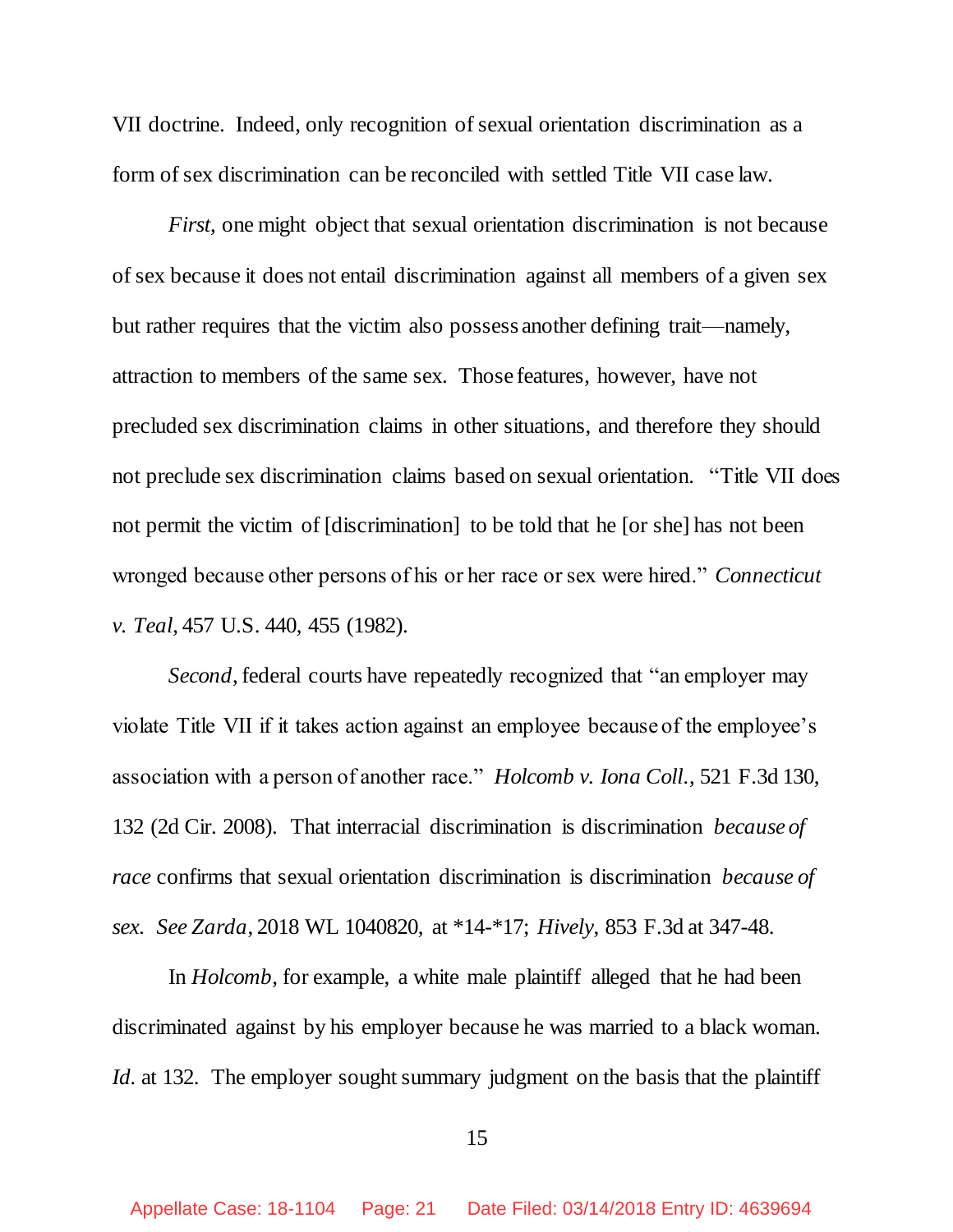was not fired "because of [his] race," as the adverse employment action was not animated by his status as a white person. The Second Circuit rejected that argument and concluded the plaintiff was penalized by his class membership. "The reason is simple: where an employee is subjected to adverse action because an employer disapproves of interracial association, the employee suffers discrimination because of the employee's *own* race." *Id.* at 139. The court reached this conclusion because such discrimination could only be understood by reference to the *plaintiff's* race—a black employee married to another black person would not have been treated adversely in the way that the white employee married to a black person was.

A decision from the Sixth Circuit further illustrates the point. In *Tetro v. Elliott Popham Pontiac, Oldsmobile, Buick, & GMC Trucks, Inc.*, a white employee alleged he was discriminated against because he had fathered a biracial child. The court concluded that such an allegation stated a claim of discrimination "because of race" under Title VII because "the alleged discrimination … was *due to* Tetro's race being different from his daughter's." 173 F.3d 988, 994-995 (6th Cir. 1999). As the Court explained, "If [the employee] had been African-American, presumably the dealership would not have discriminated because his daughter would also have been African-American." *Id.*; *see also Parr v. Woodmen of the World Life Ins. Co.*, 791 F.2d 888, 892 (11th Cir. 1986) ("Where a plaintiff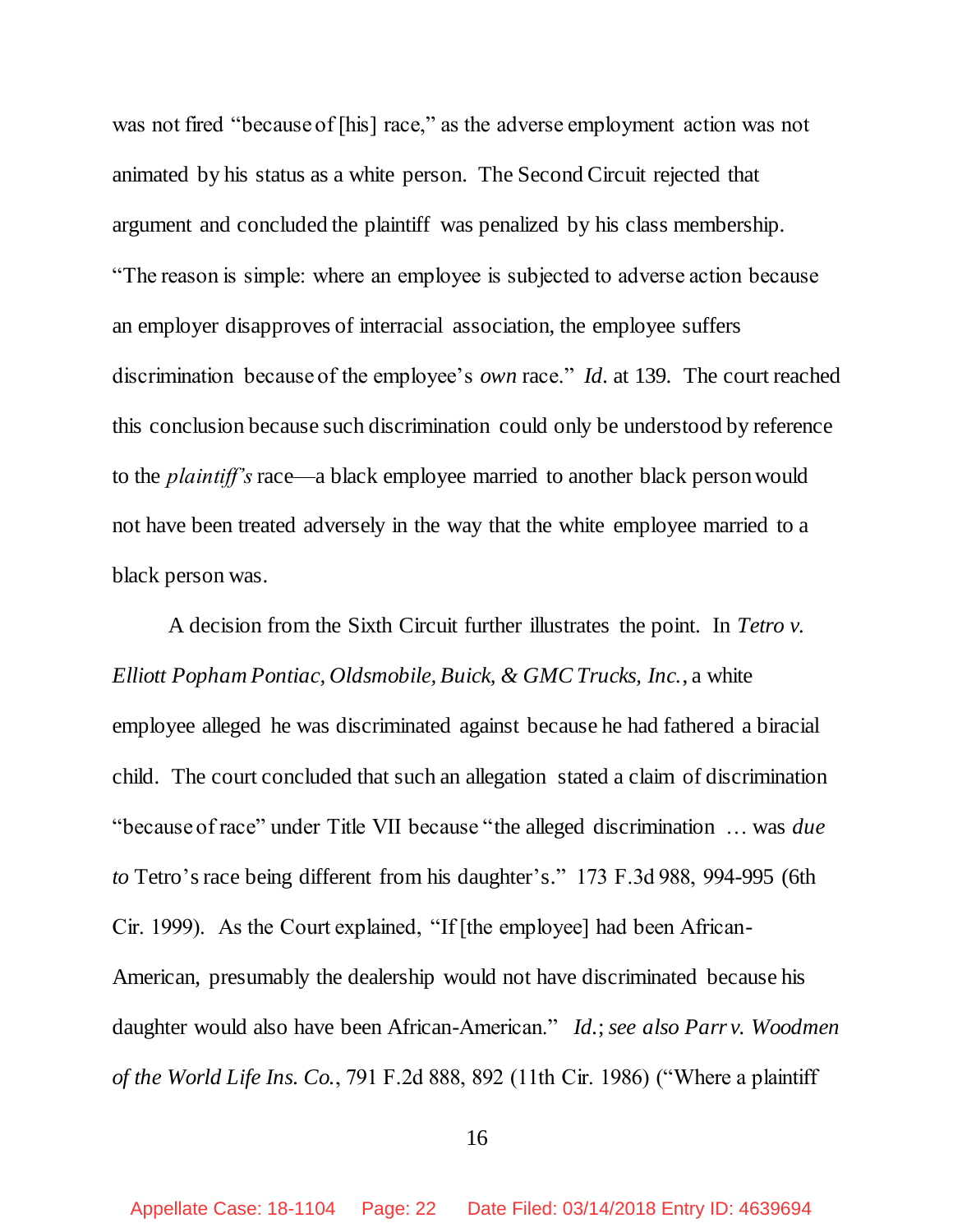claims discrimination based upon an interracial marriage or association, he alleges, by definition, that he has been discriminated against because of *his*race.").

These cases show instances of discrimination where, but for the plaintiff's race, she or he would not have been discriminated against—and the claim therefore is cognizable under Title VII—regardless of the discriminator's animus towards the plaintiff's specific class in isolation. The same analysis should apply to claims of sex discrimination based on same-sex relationships or associations, because Title VII "on its face treats each of the enumerated categories exactly the same" such that "principles . . . announce[d]" with respect to sex discrimination "apply with equal force to discrimination based on race, religion, or national origin," and vice versa. *Price Waterhouse*, 490 U.S. at 243 n.9; *accord Hively*, 853 F.3d at 349; *Zarda,* 2018 WL 1040820, at \*15. Judge Flaum's concurrence in *Hively* makes the connection well:

Interracial relationships are comprised of (A) an individual of one race, and (B) another individual of a *different race*. Without considering the first individual's race, the word 'different' is meaningless. Consequently, employment discrimination based on an employee's interracial relationship is, in part, tied to an enumerated trait: the employee's race . . . The same principle applies here. Ivy Tech allegedly refused to promote Professor Hively because she was homosexual—or (A) a woman who is (B) sexually attracted to women.

853 F.3d at 359. As Judge Flaum recognized, the long line of cases upholding claims of discrimination based on interracial associations is fundamentally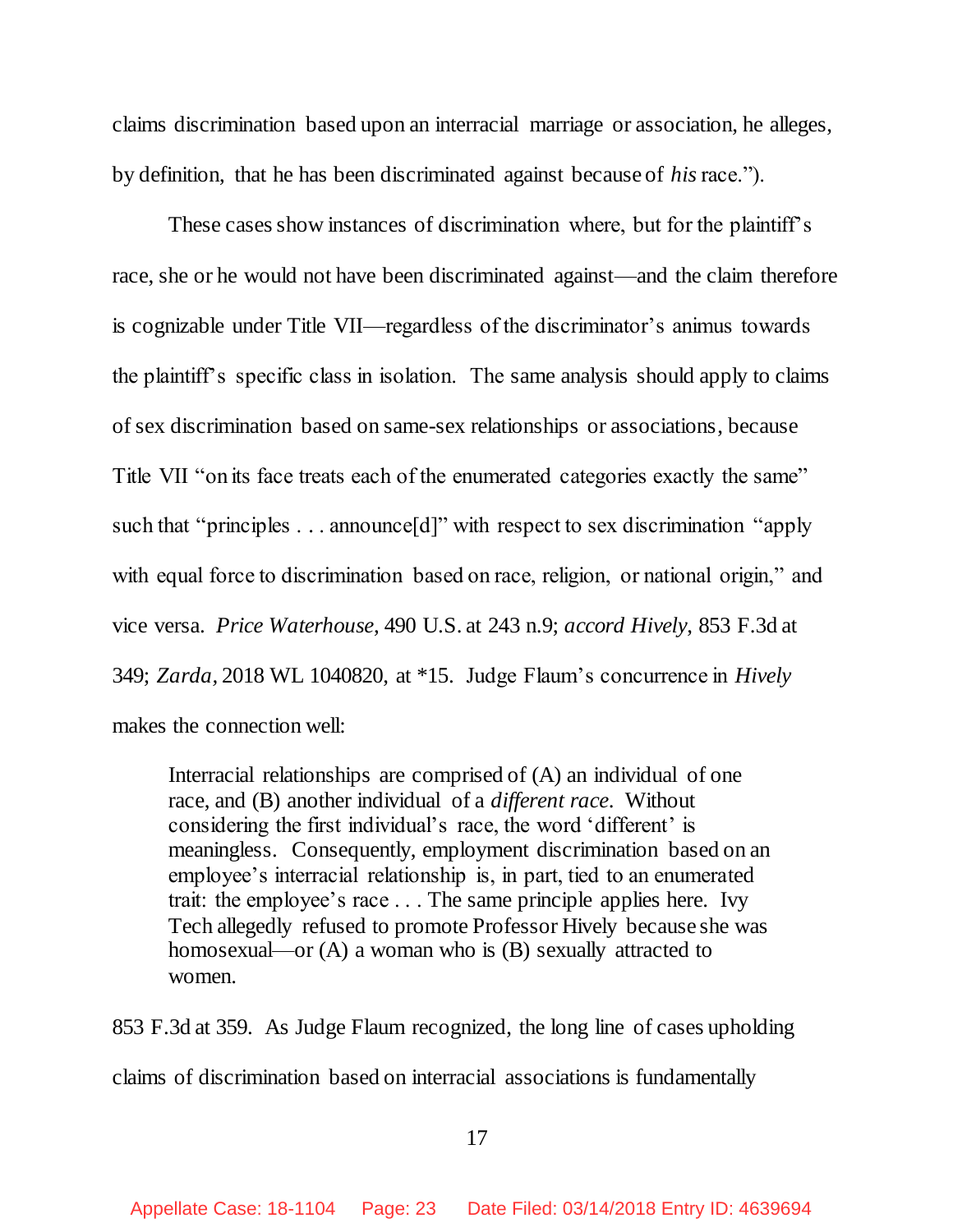incompatible with a rule that excludes sexual orientation from the definition of "sex" under Title VII. *See also Christiansen*, 852 F.3d at 204 (Katzmann, C.J., concurring); *Boutillier*, 221 F. Supp. 3d at 268 ("The logic is inescapable: [i]f interracial association discrimination is held to be 'because of the employee's *own* race,' so ought sexual orientation discrimination be held to be because of the employee's *own* sex.").

#### **CONCLUSION**

This Court should revisit the *dicta* in *Williamson* and clarify that discrimination on the basis of sexual orientation is actionable discrimination because of sex under Title VII.

Respectfully submitted,

/s/ Christopher F. Stoll

SHANNON P. MINTER CHRISTOPHER F.STOLL NATIONAL CENTER FOR LESBIAN RIGHTS 870 Market Street, Suite 370 San Francisco, CA 94102 (415) 392-6257

MARY BONAUTO GARY BUSECK GLBTQ LEGAL ADVOCATES & DEFENDERS 30 Winter Street, Suite 800 Boston, MA 02108 (617) 426-1350

Attorneys for *Amici Curiae*

March 14, 2018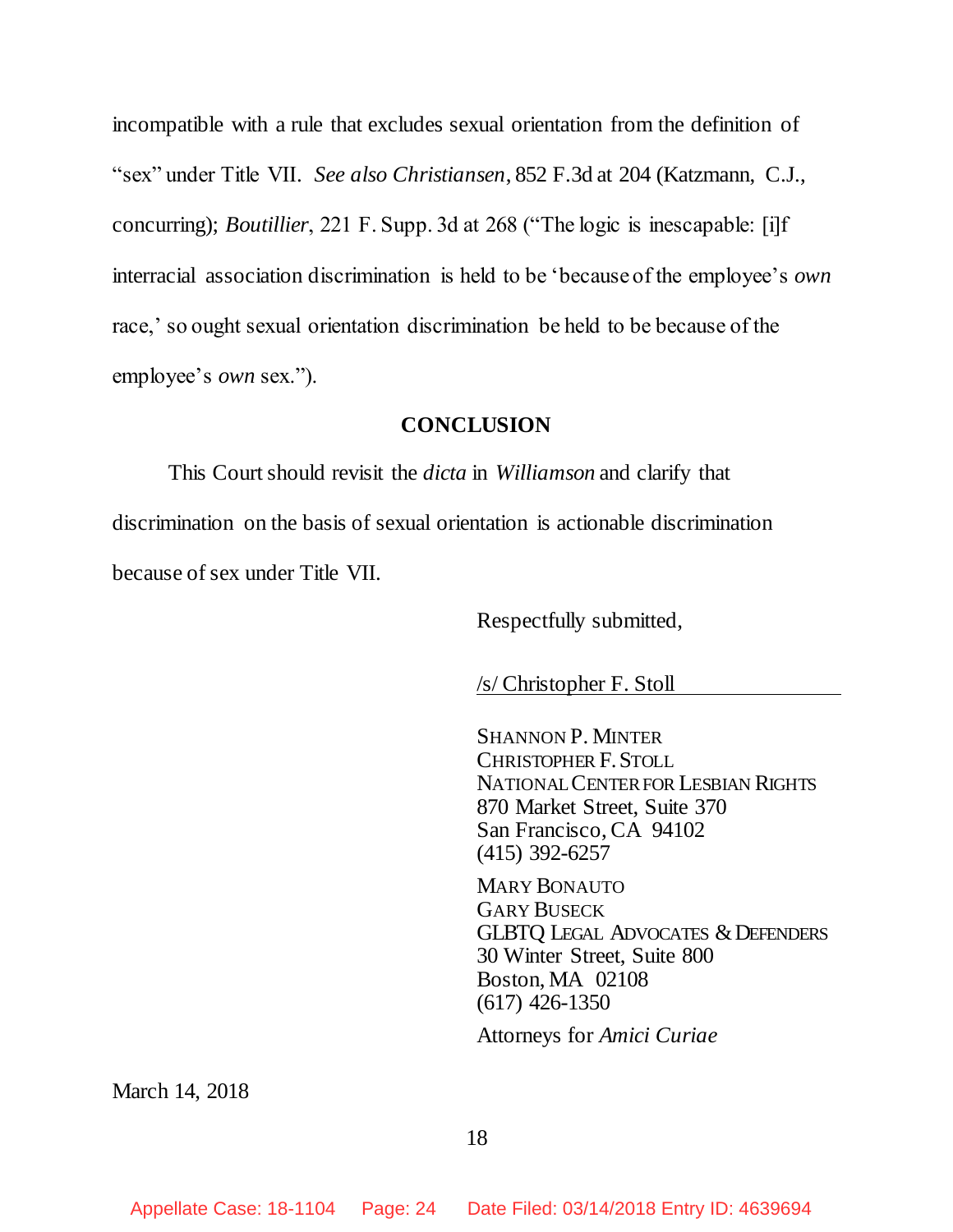## **CERTIFICATE OF COMPLIANCE**

1. This document complies with the type-volume limit of Fed. R. App. P.  $32(a)(7)(B)$  because, excluding the parts of the document exempted by Fed. R. App. P. 32(f):

 $\boxtimes$  this document contains 4,139 words.

2. This document complies with the typeface requirements of Fed. R. App. P.  $32(a)(5)$  and the type-style requirements of Fed. R. App. P.  $32(a)(6)$  because:

 $\boxtimes$  this document has been prepared in a proportionally spaced typeface using Microsoft Word, Times New Roman, Font Size 14.

The undersigned also certifies that this brief has been scanned for viruses and is virus-free.

Dated: March 14, 2018

s/ Christopher F. Stoll Attorney for *Amici Curiae*